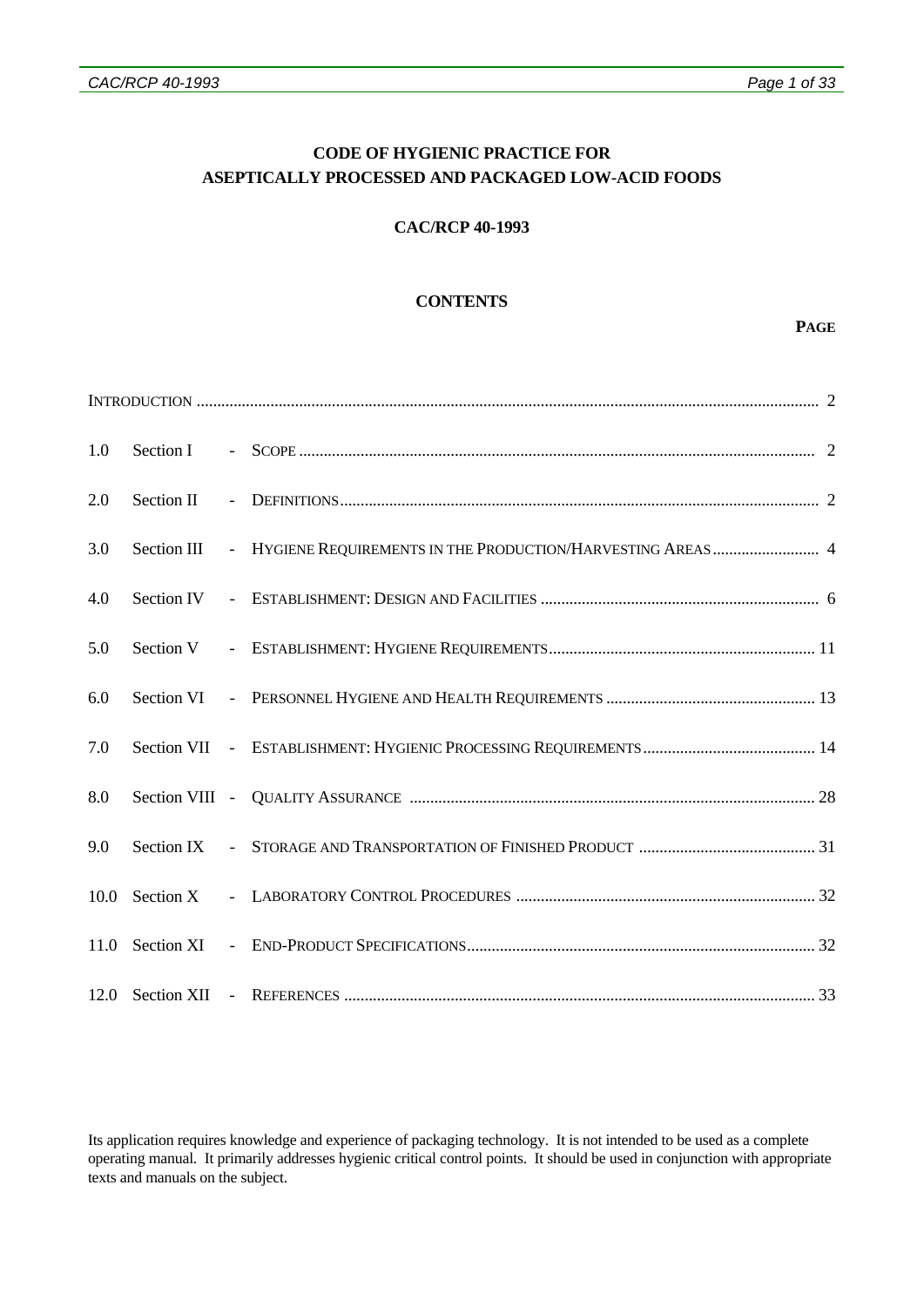# **CODE OF HYGIENIC PRACTICE FOR ASEPTICALLY PROCESSED AND PACKAGED LOW-ACID FOODS**

## **CAC/RCP 40-1993**

## **INTRODUCTION**

*Aseptic processing and packaging* means the processing and packaging of a commercially sterile product into sterilized containers followed by hermetically sealing with a sterilized closure in a manner which prevents viable microbiological recontamination of the sterile product. Aseptic processing and packaging differs from canning in that in canning the food is placed in the can, sealed and heat processed in that order.

The provisions of this code will provide guidance for identification of Critical Control Points for establishment developed HACCP plans as recommended in the Guidelines for the Application of the Hazard Analysis Critical Control Point (HACCP) System (CAC/GL 18-1993). Establishments engaged in aseptic processing and packaging are encouraged to develop and operate under a HACCP plan.

## **1.0 SECTION I - SCOPE**

 This code of practice is concerned with the aseptic processing and packaging of low-acid foods as defined in this code. It does not apply to those low-acid foods in hermetically sealed containers processed by conventional canning procedures nor to those that require refrigeration for their preservation, nor to acid and acidified low-acid products.

 Acidified low-acid and conventionally canned low-acid foods are dealt with in the Recommended International Code of Hygienic Practice for Low-Acid and Acidified Low-Acid Canned Foods.

## **2.0 SECTION II - DEFINITIONS**

## **For the purpose of this Code:**

2.1 *Aseptic* means commercially sterile.

2.2 *Aseptic processing and packaging* means the processing and packaging of a commercially sterile product into sterilized containers followed by hermetic sealing with a sterilized closure in a manner which prevents viable microbiological recontamination of the sterile product.

2.3 *Aseptic zone* means the area required to be made and maintained sterile such that sterile product and containers will not be recontaminated by microorganisms. This zone is bounded by physical barriers such as structural features or sterile air flows.

2.4 *Canned food* means commercially sterile food in hermetically sealed containers.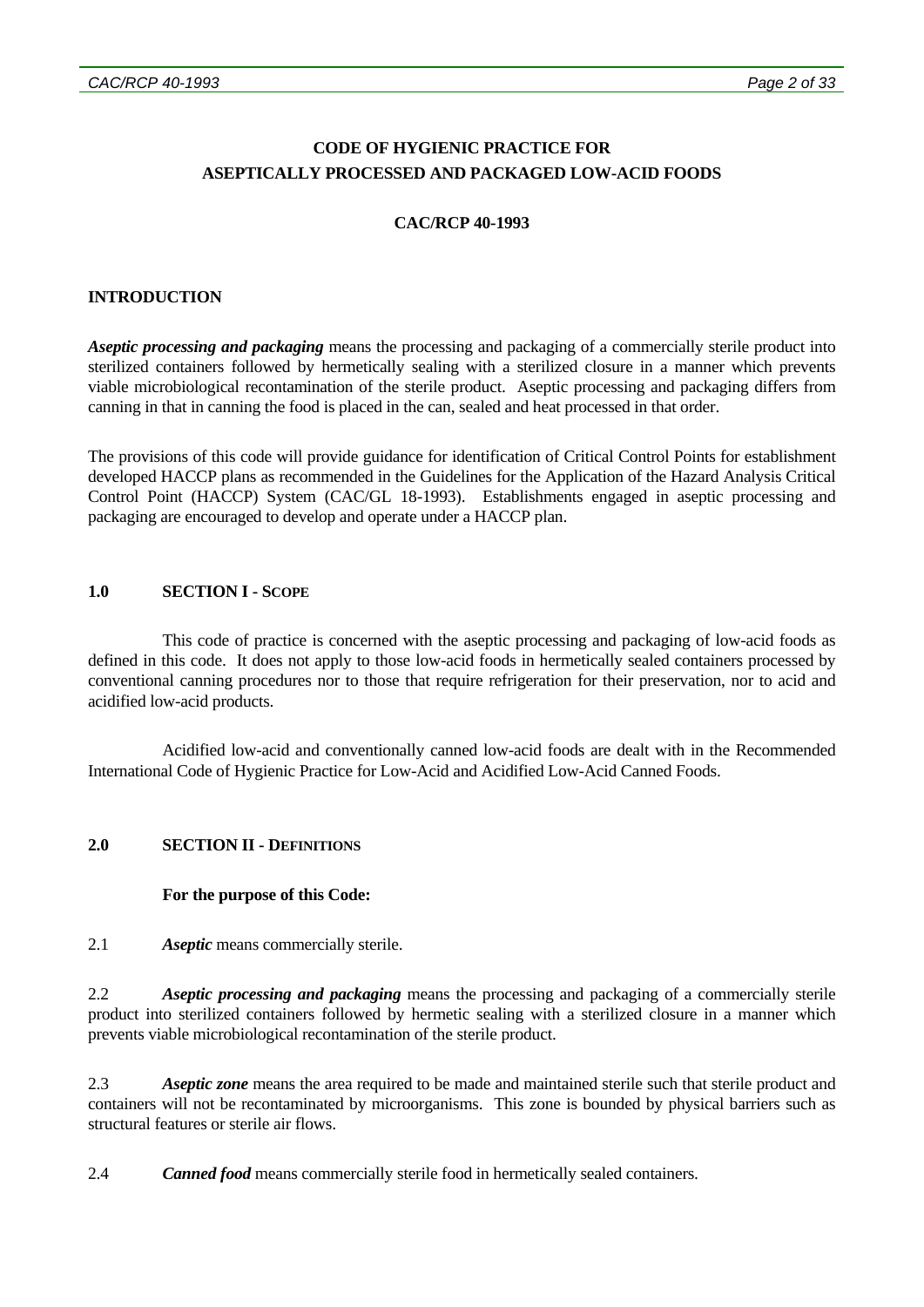2.5 *Cleaning* means the removal of food residues, dirt, grease or other objectionable material.

2.6 *Code lot* means all product produced during a period of time identified by a specific container code mark.

2.7 *Commercial sterility* means the absence of microorganisms capable of growing in the food at normal nonrefrigerated conditions at which the food is likely to be held during manufacture, distribution and storage.

2.8 *Disinfection* means the reduction, without adversely affecting the food, by means of hygienically satisfactory chemical agents and/or physical methods, of the number of microorganisms to a level that will not lead to harmful contamination of food.

2.9 *Equilibrium pH* means the pH of a finished food once all components have attained pH uniformity.

2.10 *Flow diversion system* means product piping and valving designed to divert potentially non-sterile product from the filler or aseptic surge tank.

2.11 *Headspace* means the volume in a container not occupied by the food.

2.12 *Hermetically sealed containers means* containers which are designed and intended to protect the contents against the entry of viable microorganisms after closing.

2.12.1 *Flexible container* means that the shape or contours of the filled, sealed container are affected by the enclosed product.

2.12.2 *Semi-rigid container* means that the shape or contours of the filled, sealed container are not affected by the enclosed product under normal atmospheric temperature and pressure but can be deformed by an external mechanical pressure of less than  $0.7 \text{ kg/cm}^2$  (10 psi), i.e., normal finger pressure.

2.12.3 *Rigid container* means that the shape or contours of the filled and sealed container are neither affected by the enclosed product nor deformed by an external mechanical pressure of up to 0.7 kg/cm<sup>2</sup> (10 psi), i.e., normal finger pressure.

2.13 *Hold Section* means the section (for example, hold tube) of the food product sterilizing system in which the heated food is maintained for a time and temperature sufficient to attain commercial sterility of the food.

2.14 *Incubation tests* means tests in which the heat processed product is kept at a specific temperature for a specified period of time in order to determine if outgrowth of microorganisms occurs under these conditions.

2.15 *Low-acid food* means any food, other than alcoholic beverages, where any component has a pH value greater than 4.6 and a water activity greater than 0.85.

2.16 *Potable water* means water fit for human consumption. Standards of potability should be no less strict than those contained in the latest edition of the "Guidelines for Drinking Water Quality - Volume 1", World Health Organization.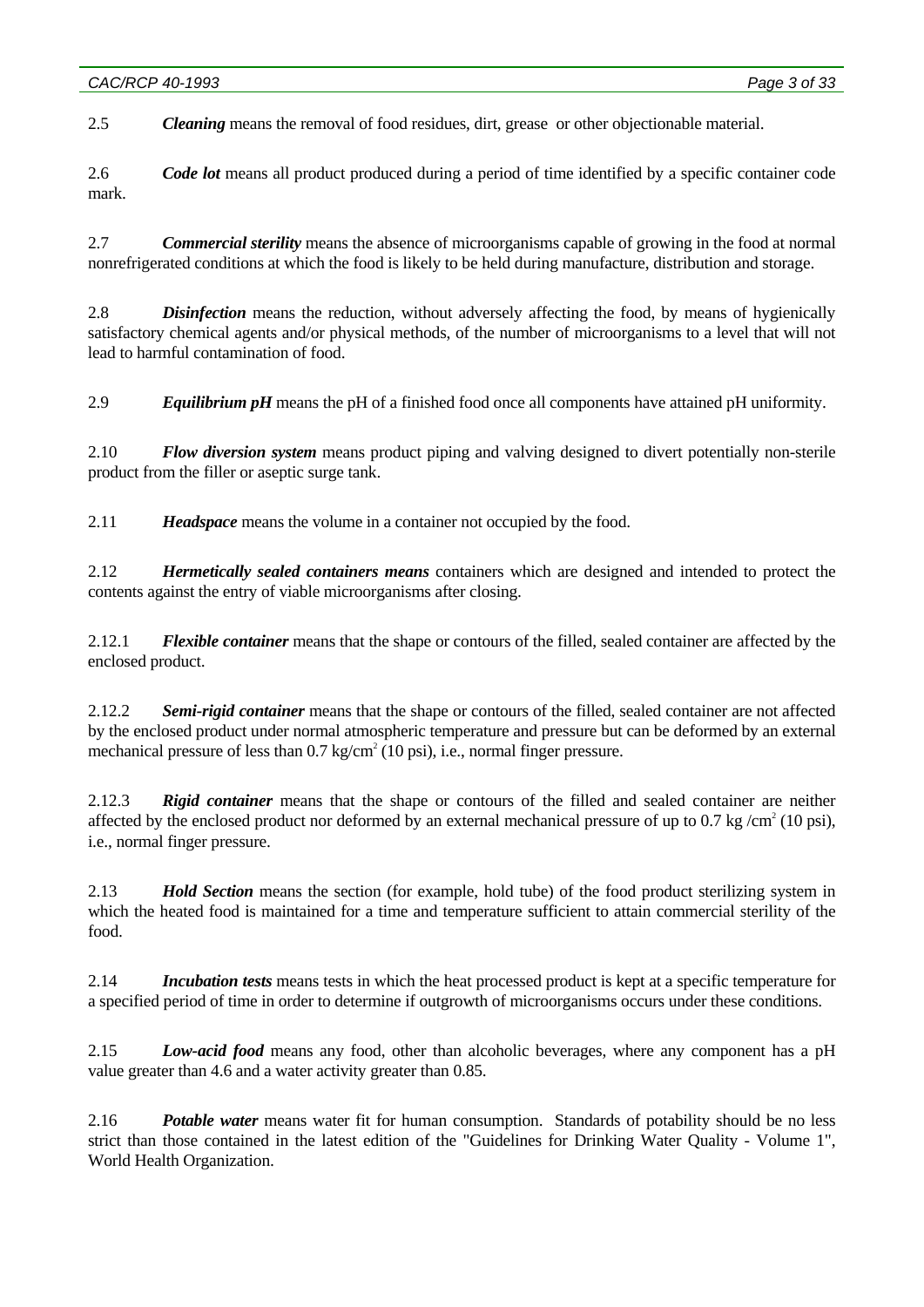2.17 *Preproduction sterilization* means the commercial sterilization of all necessary equipment before commencement of production.

2.18 *Product-to-product regenerator* means the equipment designed to exchange heat between hot product and cold product aseptically.

2.19 *Scheduled process* means all the conditions needed to achieve and maintain commercial sterility of equipment,containers and food.

2.20 *Seals* mean those parts of a container which are formed, bonded or fused together in order to close the container.

2.21 *Steam seal* means an enclosure that utilizes steam as a barrier to entry of microorganisms.

2.22 *Sterilant* means any physical and/or chemical treatment used to achieve commercial sterility.

- 2.23 *Sterile* means commercially sterile.
- 2.24 *Sterility* means commercial sterility.

2.25 *Sterilization temperature* means the temperature of the thermal process as specified in the scheduled process.

2.26 *Sterilization time* means the time specified in the scheduled process.

## **3.0 SECTION III - HYGIENE REQUIREMENTS IN THE PRODUCTION/HARVESTING AREAS**

## 3.1. **Environmental Hygiene and Areas from which Raw Materials are Derived**

3.1.1 Unsuitable growing or harvesting areas Food should not be grown or harvested where the presence of potentially harmful substances would lead to an unacceptable level of such substances in the food.

## 3.1.2 **Protection from contamination by wastes**

3.1.2.1 Raw food materials should be protected from contamination by human, animal, domestic, industrial and agricultural wastes which may be present at levels likely to be a hazard to health. Adequate precautions should be taken to ensure that these wastes are not used and are not disposed of in a manner which may constitute a health hazard through the food.

3.1.2.2 Arrangements for the disposal of domestic and industrial wastes in areas from which raw materials are derived should be acceptable to the official agency having jurisdiction.

## 3.1.3 **Irrigation control**

Food should not be grown or produced in areas where the water used for irrigation might constitute a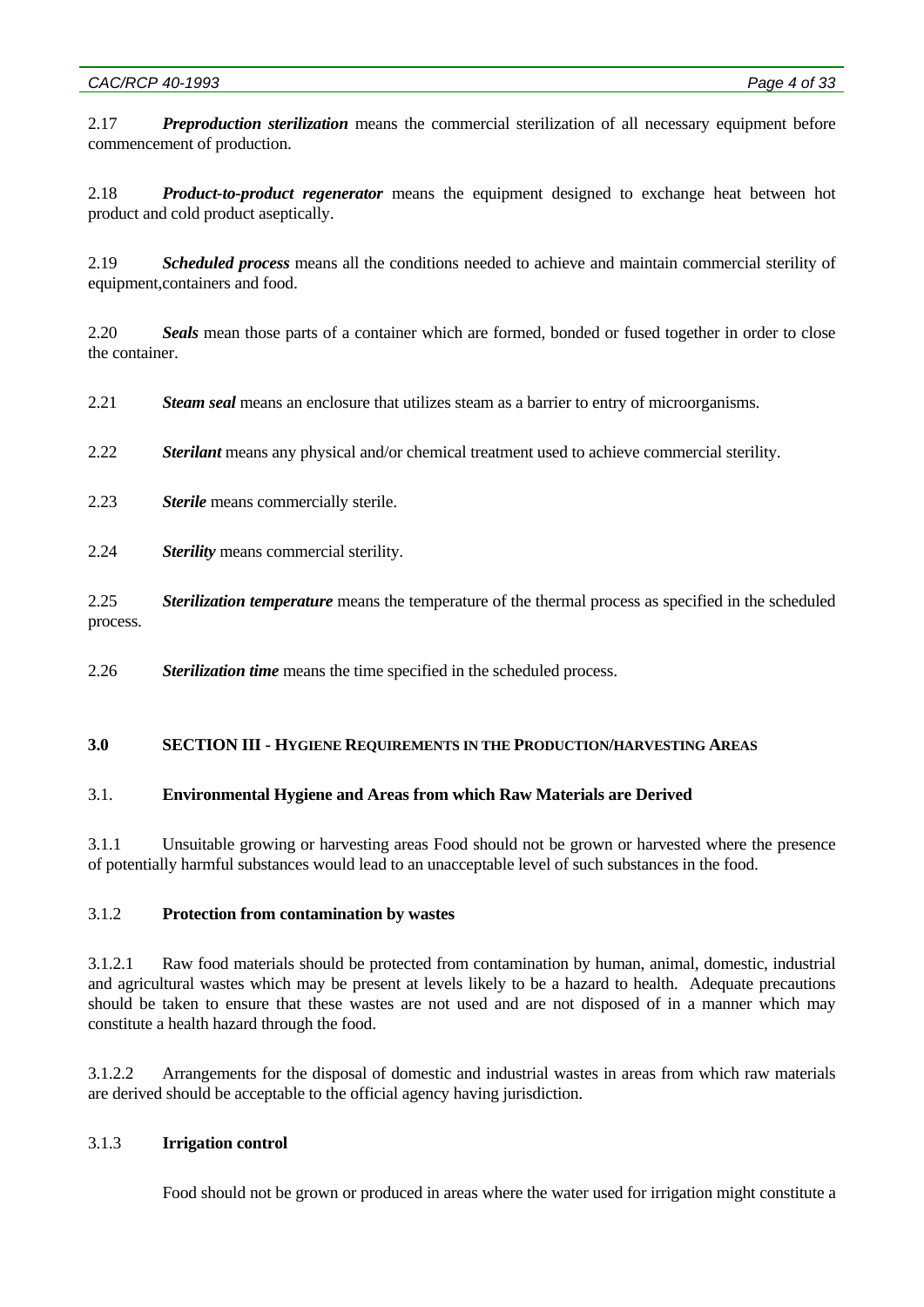health hazard to the consumer through the food.

### 3.1.4 **Pest and disease control**

 Control measures involving treatment with chemical, physical or biological agents should only be undertaken by or under direct supervision of personnel who have a thorough understanding of the potential hazards to health, particularly those which may arise from residues in the food. Such measures should only be carried out in accordance with the recommendations of the official agency having jurisdiction.

## 3.2 **Harvesting and Production**

## 3.2.1 **Techniques**

 Methods and procedures associated with harvesting and production should be hygienic and such as not to constitute a potential health hazard or result in contamination of the product.

### 3.2.2 **Equipment and containers**

 Equipment and containers used for harvesting and production should be so constructed and maintained as not to constitute a hazard to health. Containers which are re-used should be of such material and construction as will permit easy and thorough cleaning. They should be cleaned and maintained clean and, where necessary, disinfected. Containers previously used for toxic materials should not subsequently be used for holding foods or food ingredients.

#### 3.2.3 **Removal of obviously unfit raw materials**

 Raw materials which are obviously unfit for human consumption should be segregated during harvesting and production. Those which cannot be made fit by further processing should be disposed of in such a place and in such a manner as to avoid contamination of the food and/or water supplies or other food materials.

#### 3.2.4 **Protection against contamination and damage**

 Suitable precautions should be taken to protect the raw materials from being contaminated by pests or by chemical, physical or microbiological contaminants or other objectionable substances. Precautions should be taken to avoid damage.

#### 3.3 **Storage at the Place of Production/Harvesting**

 Raw materials should be stored under conditions which provide protection against contamination and minimize damage and deterioration.

## 3.4 **Transportation**

## 3.4.1 **Conveyances**

Conveyances for transporting the harvested crop or raw materials from the production area or place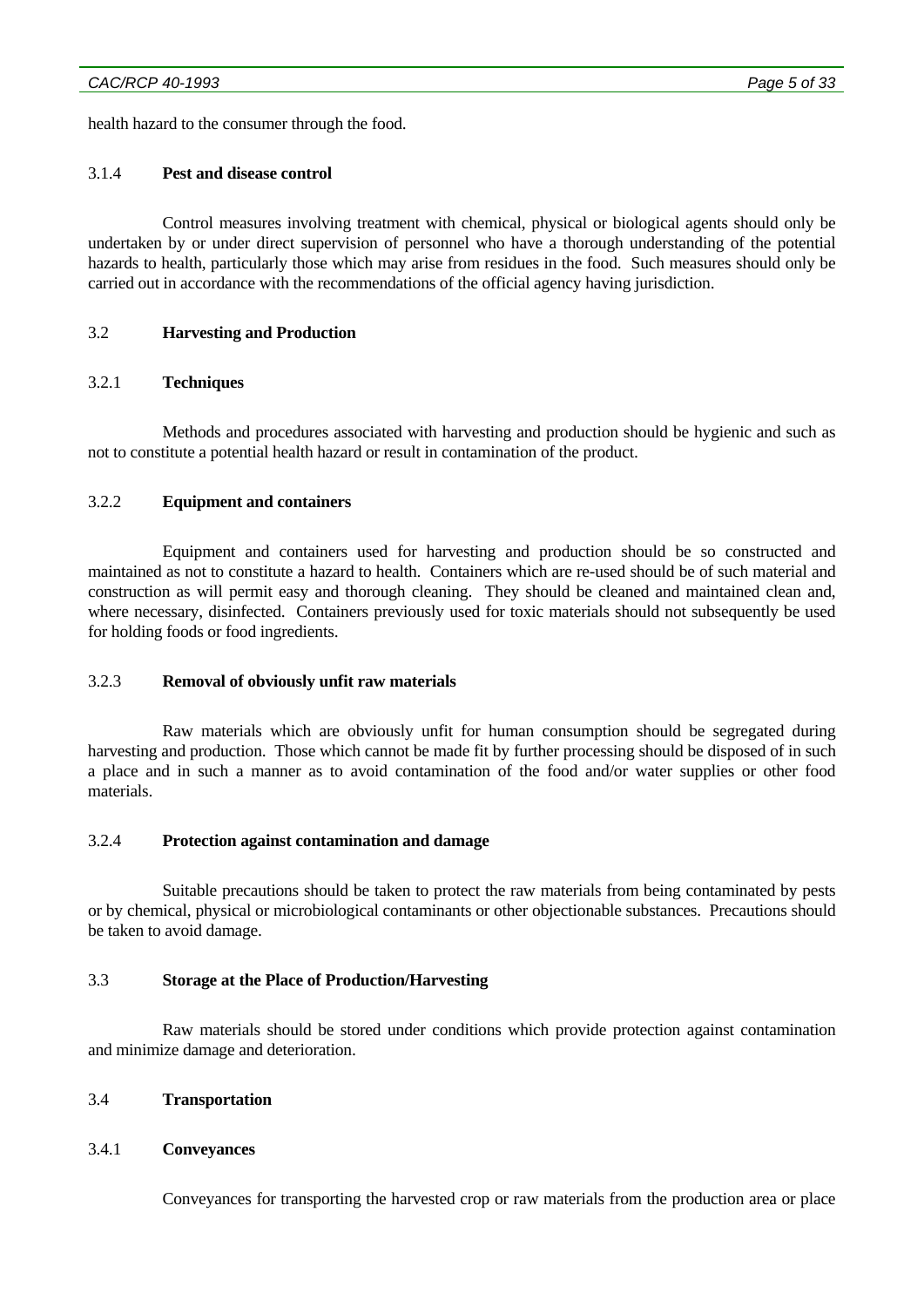of harvest or storage should be adequate for the purpose intended and should be of such material and construction as will permit easy and thorough cleaning. They should be cleaned and maintained clean, and where necessary disinfected and disinfested.

## 3.4.2 **Handling procedures**

 All handling procedures should be such as will prevent raw materials from being contaminated. Care should be taken to prevent spoilage, to protect against contamination and to minimize damage. Special equipment - such as refrigeration equipment - should be used if the nature of the product or distances involved so indicate. If ice is used in contact with the product it should be of the quality required in Sub-Section 4.4.1.2 of this Code.

## **4.0 SECTION IV - ESTABLISHMENT: DESIGN AND FACILITIES**

## 4.1 **Location**

 Establishments should be located in areas which are free from objectionable odors, smoke, dust or other contaminants and are not subject to flooding.

## 4.2 **Roadways and Areas used by Wheeled Traffic**

 Such roadways and areas serving the establishment which are within its boundaries or in its immediate vicinity should have a hard paved surface suitable for wheeled traffic. There should be adequate drainage and provision should be made to allow for cleaning.

## 4.3 **Buildings and Facilities**

4.3.1 Buildings and facilities should be of sound construction and maintained in good repair.

4.3.2 Adequate working space should be provided to allow for satisfactory performance of all operations.

4.3.3 The design should be such as to permit easy and adequate cleaning and to facilitate proper supervision of food hygiene.

4.3.4 The buildings and facilities should be designed to prevent the entrance and harboring of pests and the entry of environmental contaminants such as smoke, dust, etc.

4.3.5 Buildings and facilities should be designed to provide separation, by partition, location or other effective means, between those operations which may cause cross-contamination.

4.3.6 Buildings and facilities should be designed to facilitate hygienic operations by means of a regulated flow in the process from the arrival of the raw material at the premises to the finished product, and should provide for appropriate temperature conditions for the process and the product.

4.3.7 In food handling areas: Floors, where appropriate, should be of water-proof, non-absorbent, washable, non-slip and non-toxic materials, without crevices, and should be easy to clean and disinfect. Where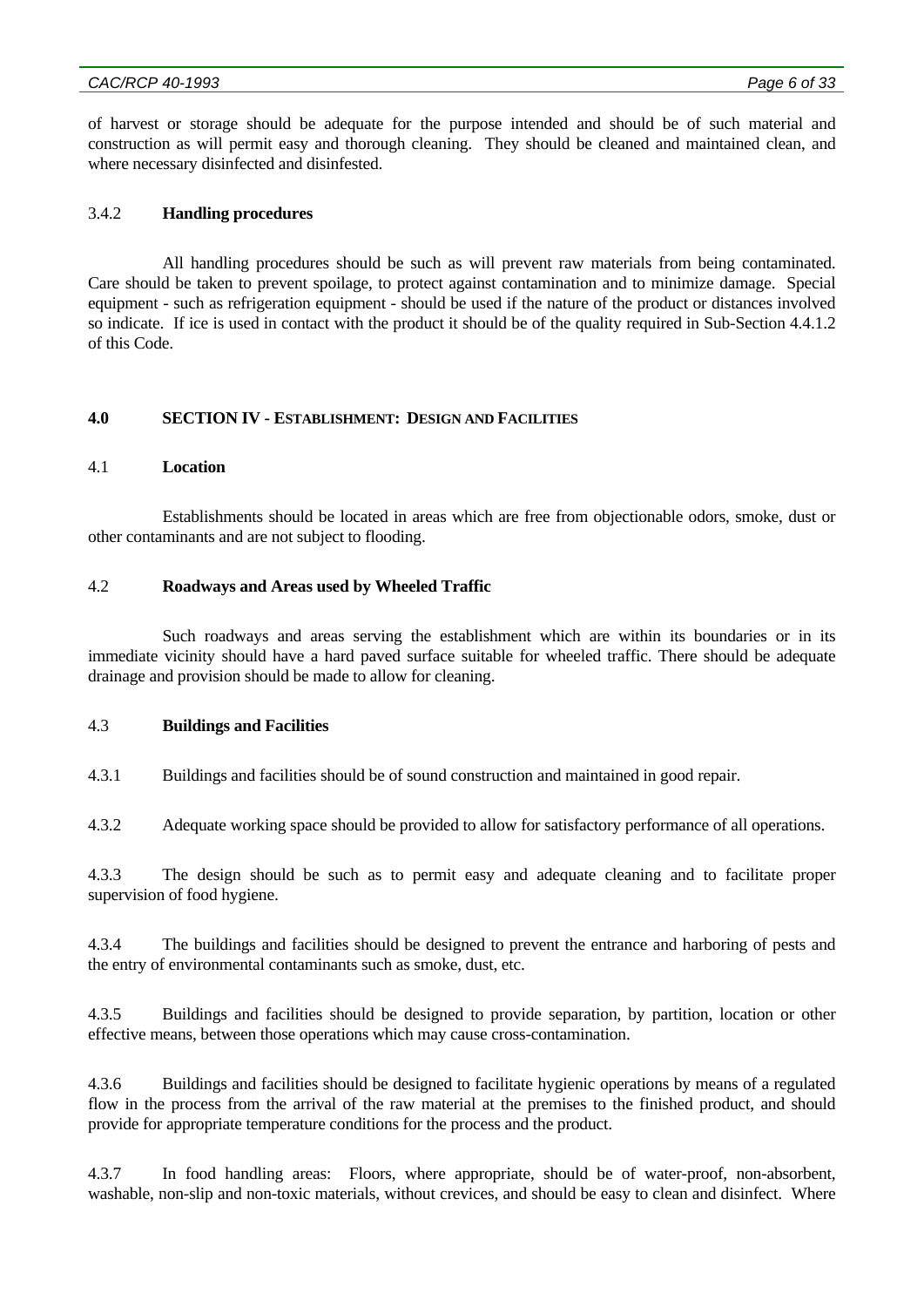appropriate, floors should slope sufficiently for liquids to drain to trapped outlets.

 Walls, where appropriate, should be of water-proof, non-absorbent, washable and non-toxic materials and should be light colored. Up to a height appropriate for the operation they should be smooth and without crevices, and should be easy to clean and disinfect. Where appropriate, angles between walls, between walls and floors, and between walls and ceilings should be sealed and covered to facilitate cleaning.

 Ceilings should be so designed, constructed and finished as to prevent the accumulation of dirt and minimize condensation, mould development and flaking, and should be easy to clean.

 Windows and other openings should be so constructed as to avoid accumulation of dirt and those which open should be fitted with screens. Screens should be easily movable for cleaning and kept in good repair. Internal window sills, if present, should be sloped to prevent use as shelves.

 Doors should have smooth, non-absorbent surfaces and, where appropriate be self-closing and close fitting.

 Stairs, lift cages and auxiliary structures such as platforms, ladders, and chutes, should be so situated and constructed as not to cause contamination to food. Chutes should be constructed with inspection and cleaning hatches.

4.3.8 In food handling areas all overhead structures and fittings should be installed in such a manner as to avoid contamination directly or indirectly of food and raw materials by condensation and drip, and should not hamper cleaning operations. They should be insulated where appropriate and be so designed and finished as to prevent the accumulation of dirt and to minimize condensation, mould development and flaking. They should be easy to clean.

4.3.9 Living quarters, toilets and areas where animals are kept should be completely separated from and should not open directly on to food handling areas.

4.3.10 Where appropriate, establishments should be so designed that access can be controlled.

4.3.11 The use of materials which cannot be adequately cleaned and disinfected, such as wood, should be avoided unless its use would clearly not be a source of contamination.

## 4.4 **Sanitary facilities**

## 4.4.1 **Water Supply**

4.4.1.1 An ample supply of water, in compliance with Sub-Section 7.3 of the Recommended International Code of Practice - General Principles of Food Hygiene (CAC/RCP 1-1969), under adequate pressure and of suitable temperature should be available with adequate facilities for its storage, where necessary, and distribution, and with adequate protection against contamination.

4.4.1.2 Ice should be made from water, in compliance with Sub-Section 7.3 of the General Principles referred to in Sub-Section 4.4.1.1, and should be manufactured, handled and stored so as to protect it from contamination.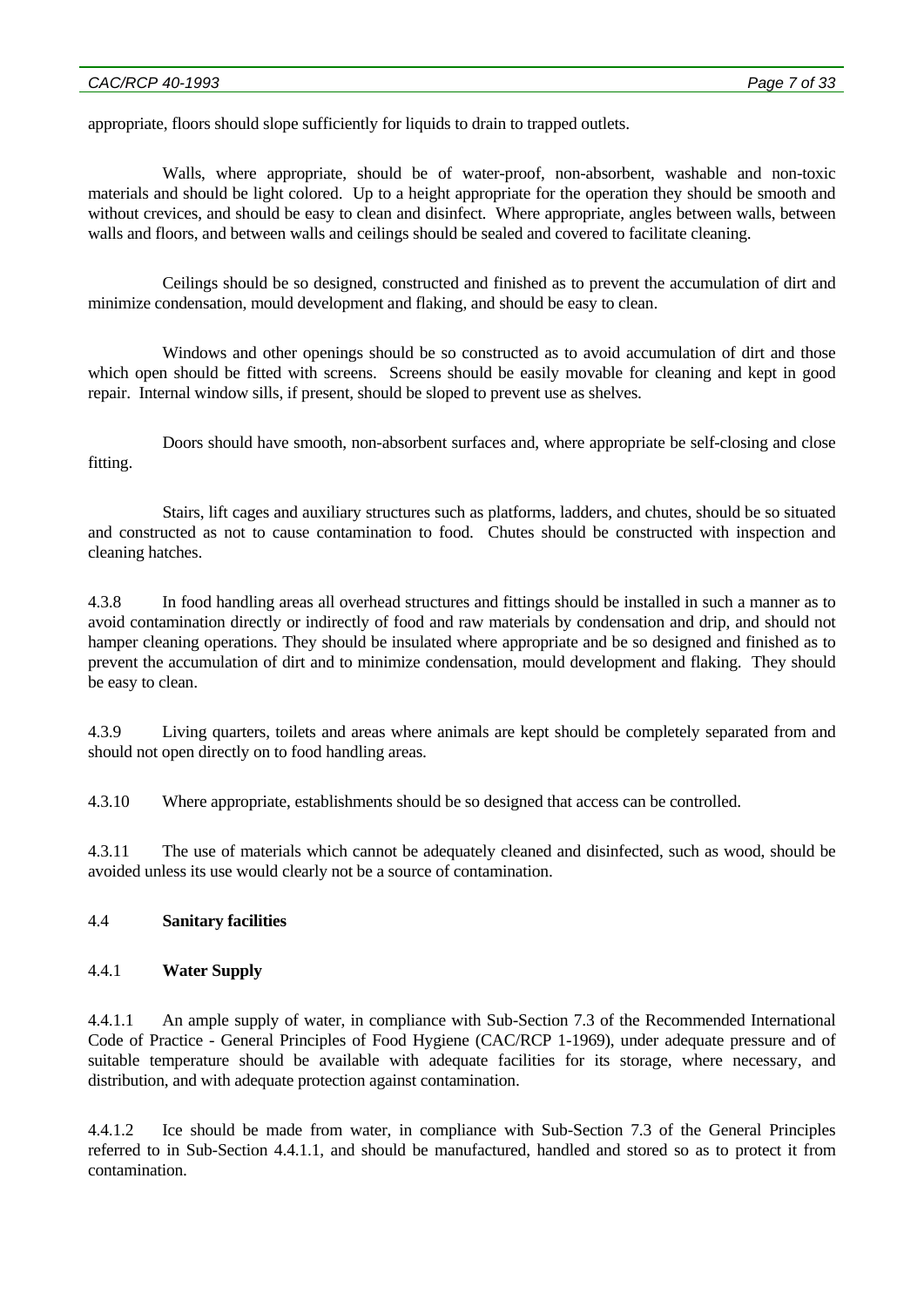4.4.1.3 Steam used in direct contact with food and food contact surfaces should contain no substances which may be hazardous to health or may contaminate the food.

4.4.1.4 Non-potable water used for steam production, refrigeration, fire control and other similar purposes not connected with food should be carried in completely separate lines, identifiable preferably by color, and with no cross-connection with or back-siphonage into the system carrying potable water (see also Sub-Section 7.3.2).

## 4.4.2 **Effluent and waste disposal**

 Establishments should have an efficient effluent and waste disposal system which should at all times be maintained in good order and repair. All effluent lines (including sewer systems) should be large enough to carry peak loads and should be so constructed as to avoid contamination of potable water supplies.

## 4.4.3 **Changing facilities and toilets**

 Adequate, suitable and conveniently located changing facilities and toilets should be provided in all establishments. Toilets should be so designed as to ensure hygienic removal of waste matter. These areas should be well lit, ventilated and where appropriate heated and should not open directly on to food handling areas. Hand washing facilities with potable warm or hot and cold water, a suitable hand-cleaning preparation, and with suitable hygienic means of drying hands, should be provided adjacent to toilets and in such a position that the employee must pass them when returning to the processing area. Where hot and cold water are available mixing taps should be provided. Where paper towels are used, a sufficient number of dispensers and receptacles should be provided near to each washing facility. Taps of a non-hand operable type are desirable. Notices should be posted directing personnel to wash their hands after using the toilet.

## 4.4.4 **Hand washing facilities in processing areas**

 Adequate and conveniently located facilities for hand washing and drying should be provided wherever the process demands. Where appropriate, facilities for hand disinfection should also be provided. Potable warm or hot and cold water and a suitable hand-cleaning preparation should be provided. Where hot and cold water are available mixing taps should be provided. There should be suitable hygienic means of drying hands. Where paper towels are used, a sufficient number of dispensers and receptacles should be provided adjacent to each washing facility. Taps of a non-hand operable type are desirable. The facilities should be furnished with properly trapped waste pipes leading to drains.

## 4.4.5 **Disinfection facilities**

 Where appropriate, adequate facilities for cleaning and disinfection of working implements and equipment should be provided. These facilities should be constructed of corrosion-resistant-materials, capable of being easily cleaned, and should be fitted with suitable means of supplying hot and cold water in sufficient quantities.

## 4.4.6 **Lighting**

 Adequate natural or artificial lighting should be provided throughout the establishment. Where appropriate, the lighting should not alter colors and the intensity should not be less than:

540 lux (50 foot candles) at all inspection points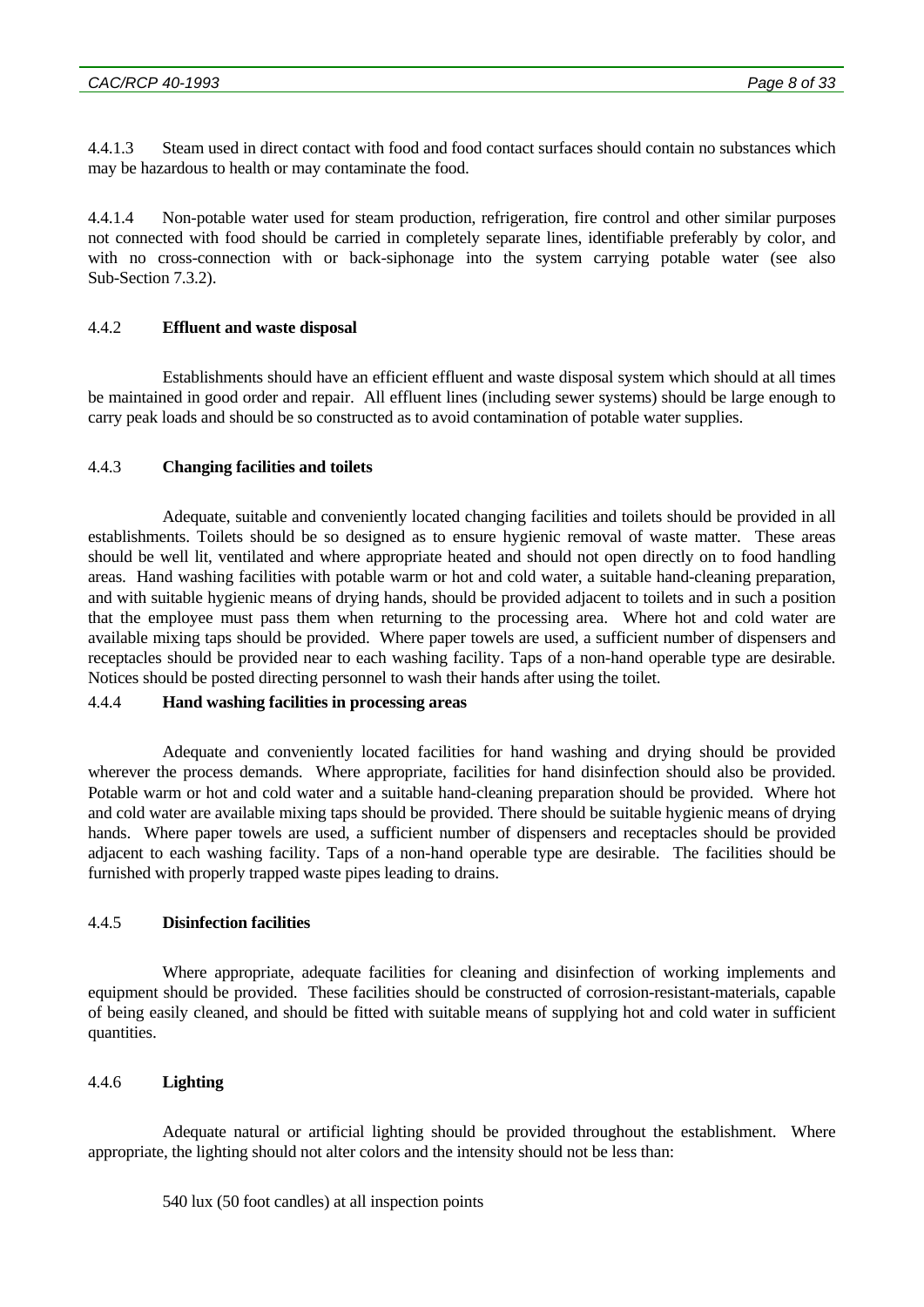220 lux (20 foot candles) in work rooms

110 lux (10 foot candles) in other areas.

 Light bulbs and fixtures suspended over food materials in any stage of production should be of a safety type and protected to prevent contamination of food in case of breakage.

# 4.4.7 **Ventilation**

 Adequate ventilation should be provided to prevent excessive heat, steam condensation and dust and to remove contaminated air. The direction of the air flow should never be from a dirty area to a clean area. Ventilation openings should be provided with a screen or other protecting enclosure of material which will not corrode. Screens should be easily removable for cleaning.

## 4.4.8 **Facilities for storage of waste and inedible material**

 Facilities should be provided for the storage of waste and inedible material prior to removal from the establishment. These facilities should be designed to prevent access to waste or inedible material by pests and to avoid contamination of food, potable water, equipment, buildings or roadways on the premises.

## 4.5 **Equipment and Utensils**

## 4.5.1 **Materials**

 All equipment and utensils used in food handling areas and which may contact food should be made of material which does not transmit toxic substances, odor or taste, is non-absorbent, resistant to corrosion and capable of withstanding repeated cleaning and disinfection. Surfaces should be smooth and free from pits and crevices. The use of wood and other materials which cannot be adequately cleaned and disinfected should be avoided except when their use would clearly not be a source of contamination. The use of different materials in such a way that contact corrosion can occur should be avoided.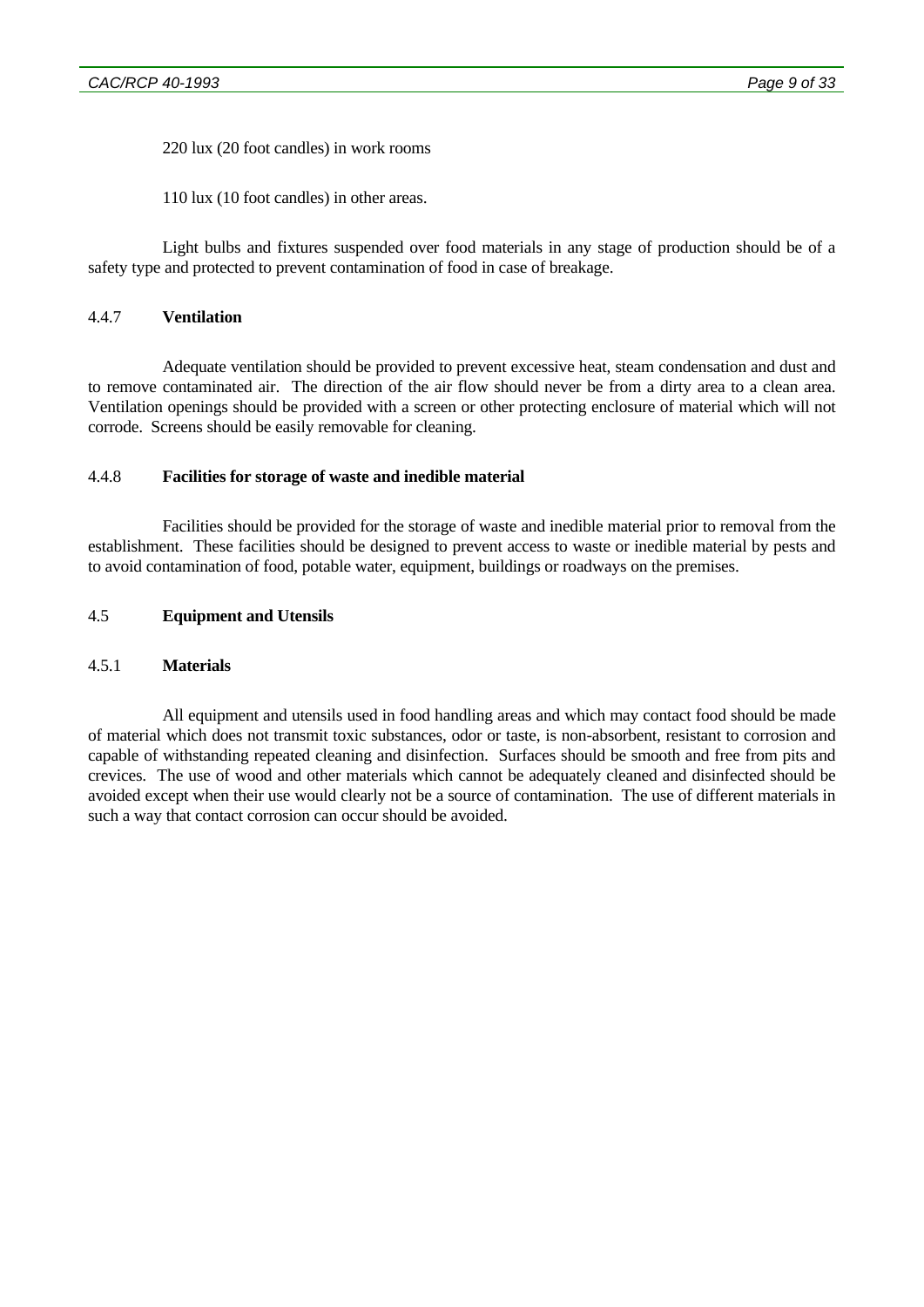## 4.5.2 **Sanitary design, construction and installation**

4.5.2.1 All equipment and utensils should be so designed and constructed as to prevent hygienic hazards and permit easy and thorough cleaning and disinfection and, where practicable, be visible for inspection. Stationary equipment should be installed in such a manner as to permit easy access and thorough cleaning. Processors should have suitable systems for transporting container materials. System design, structure and installation should ensure that container material does not become contaminated or unacceptable because of damage.

4.5.2.2 Containers for inedible material and waste should be leakproof, constructed of metal or other suitable impervious material which should be easy to clean or disposable and able to be closed securely.

4.5.2.3 All refrigerated spaces should be equipped with temperature measurement or recording devices.

## 4.5.2.4 **Equipment identification**

 Equipment and utensils used for inedible materials or waste should be so identified and should not be used for edible products.

## 4.6 **Steam Supply**

 Steam supply to the thermal processing system should be adequate to the extent needed to ensure that sufficient steam pressure is maintained during thermal processing, regardless of other demands for steam by the plant.

## 4.7 **Sterile Gas Supply**

 Air, or other appropriate gases should be filtered for removal of extraneous material (dust, oils and the like) and rendered sterile. Sterilization may be achieved by double filtration within one filter housing or two separate filter housings, or by a combination system such as incineration followed by filtration. The system used to deliver the commercially sterile air or other gas to the point of use should be capable of being sterilized prior to use and being maintained in a sterile condition during operation.

4.7.1 The filters used should have a demonstrated and verified capability to provide the degree of removal of microorganisms and extraneous material required under the conditions of use. They should be examined before installation and after removal for evidence of damage which may result in malfunction. They should not be affected by the gases in any manner which would reduce their efficacy or shorten their working life. Filters used for commercial sterilization should be installed, maintained and changed in accordance with the manufacturer's instructions. Their performance should periodically be verified using appropriate test methods and records maintained.

4.7.2 If incineration is used to provide sterile air, critical factors such as final air temperature and flow rate should be controlled and recorded.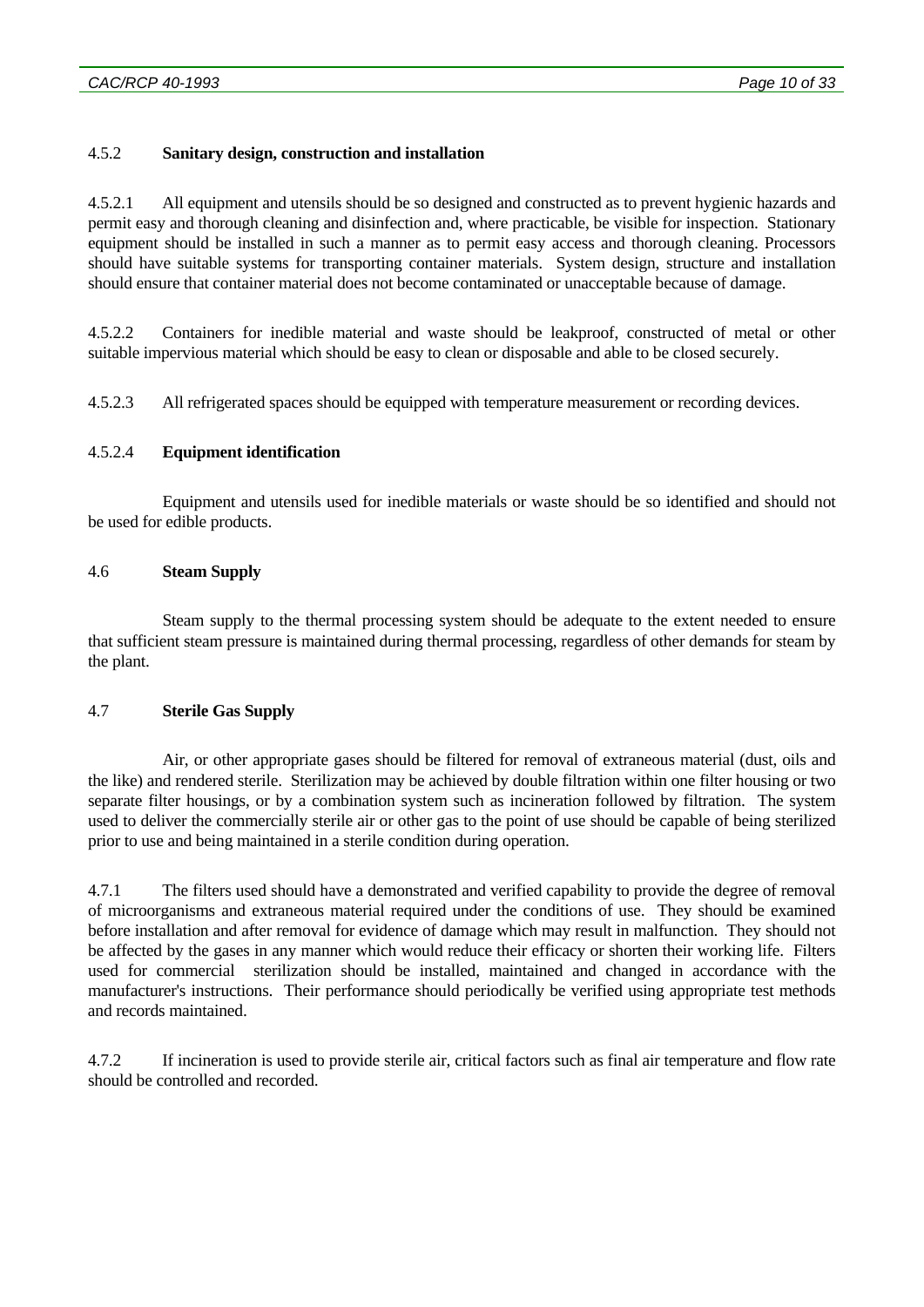## **5.0 SECTION V - ESTABLISHMENT: HYGIENE REQUIREMENTS**

### 5.1 **Maintenance**

 The buildings, equipment, utensils and all other physical facilities of the establishment, including drains, should be maintained in good repair and in an orderly condition. As far as practicable, rooms should be kept free from steam, vapor and surplus water.

## 5.2 **Cleaning and Disinfection**

 Cleaning and disinfection should meet the requirements of Appendix I of the General Principles of Food Hygiene referred to in Sub-Section 4.4.1.1 of this Code.

5.2.1 To prevent contamination of food, containers, container materials and all equipment and utensils should be cleaned as frequently as necessary and disinfected whenever circumstances demand.

5.2.2 Adequate precautions should be taken to prevent food and container materials from being contaminated during cleaning or disinfection of rooms, equipment or utensils by water and detergents or by disinfectants and their solutions. Detergents and disinfectants should be suitable for the purpose intended and should be acceptable to the official agency having jurisdiction. Any residues of these agents on a surface which may come into contact with food should be removed by thorough rinsing with water, in compliance with Sub-Section 7.3 of the General Principles of Food Hygiene referred to in Sub-Section 4.4.1.1 before the area or equipment is again used for handling food.

5.2.3 Either immediately after cessation of work for the day or at such other times as may be appropriate, floors, including drains, auxiliary structures and walls of food handling areas should be thoroughly cleaned.

5.2.4 Changing facilities and toilets should be kept clean at all times.

5.2.5 Roadways and yards in the immediate vicinity of and serving the premises should be kept clean.

## 5.3 **Hygiene Control Programmer**

 A permanent cleaning and disinfection schedule should be drawn up for each establishment to ensure that all areas are appropriately cleaned and that critical areas, equipment and material are designated for special attention. A single individual, who should preferably be a permanent member of the staff of the establishment and whose duties should be independent of production, should be appointed to be responsible for the cleanliness of the establishment. He should have a thorough understanding of the significance of contamination and the hazards involved. All cleaning personnel should be well-trained in cleaning techniques.

## 5.4 **By-Products**

 By-products should be stored in such a manner as to avoid contamination of food. They should be removed from the working areas as often as necessary and at least daily.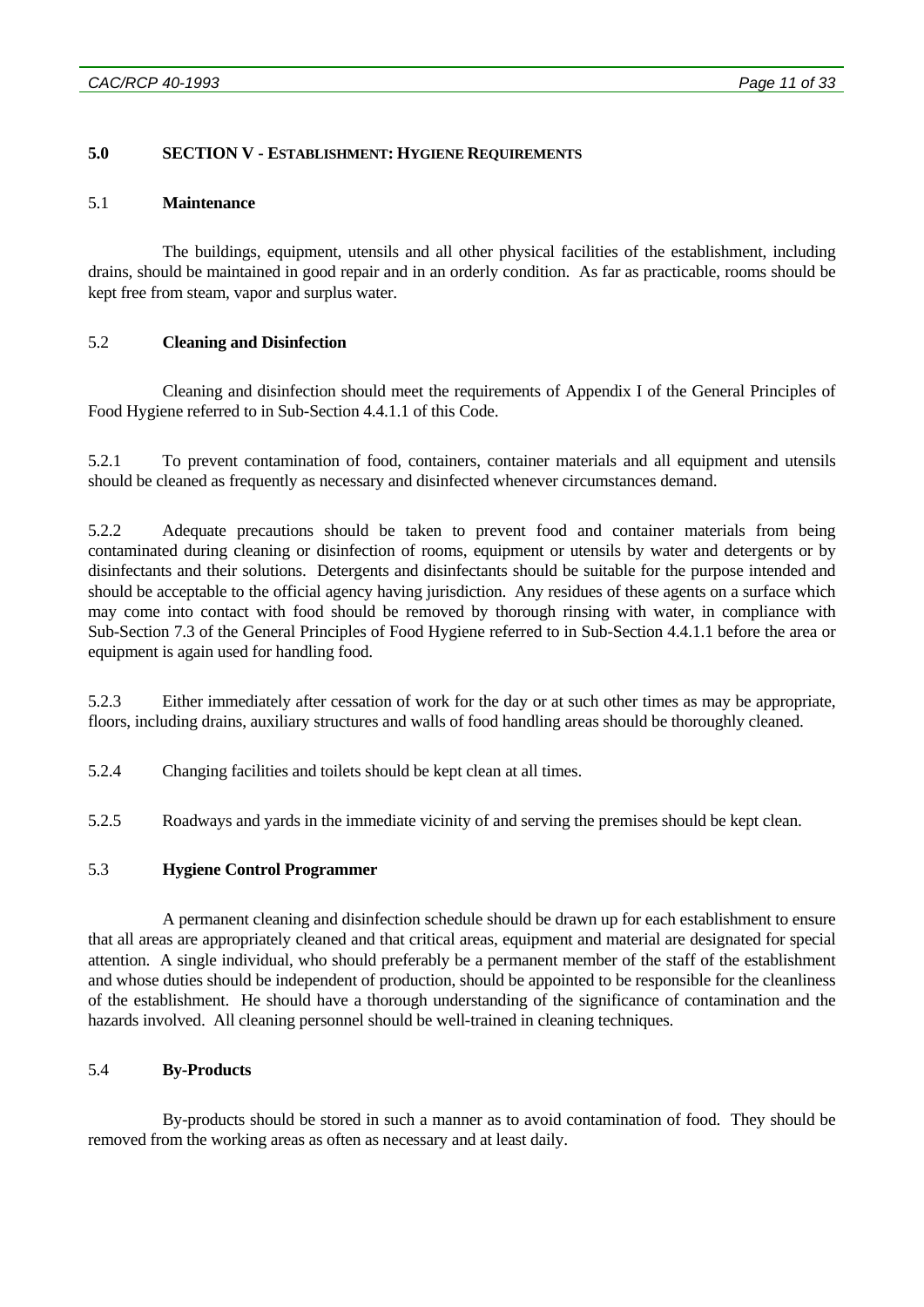## 5.5 **Storage and Disposal of Waste**

 Waste material should be handled in such a manner as to avoid contamination of food or potable water. Care should be taken to prevent access to waste by pests. Waste should be removed from the food handling and other working areas as often as necessary and at least daily. Immediately after disposal of the waste, receptacles used for storage and any equipment which has come into contact with the waste should be cleaned and disinfected. The waste storage area should also be cleaned and disinfected.

## 5.6 **Exclusion of Domestic Animals**

 Animals that are uncontrolled or that could be a hazard to health should be excluded from establishments.

## 5.7 **Pest Control**

5.7.1 There should be an effective and continuous programmer for the control of pests. Establishments and surrounding areas should be regularly examined for evidence of infestation.

5.7.2 Should pests gain entrance to the establishment, eradication measures should be instituted. Control measures involving treatment with chemical, physical or biological agents should only be undertaken by or under direct supervision of personnel who have a thorough understanding of the potential hazards to health resulting from the use of these agents, including those hazards which may arise from residues retained in the product. Such measures should only be carried out in accordance with the recommendations of the official agency having jurisdiction.

5.7.3 Pesticides should only be used if other precautionary measures cannot be used effectively. Before pesticides are applied, care should be taken to safeguard all food, containers, container materials, equipment and utensils from contamination. After application, contaminated equipment, containers, container materials and utensils should be thoroughly cleaned to remove residues prior to being used again.

## 5.8 **Storage of Hazardous Substances**

5.8.1 Pesticides or other substances (e.g. hydrogen peroxide) which may represent a hazard to health should be suitably labeled with a warning about their toxicity and use. They should be stored in locked rooms or cabinets used only for that purpose and dispensed and handled only by authorized and properly trained personnel or by persons under strict supervision of trained personnel. Extreme care should be taken to avoid contaminating food.

5.8.2 Except when necessary for hygienic or processing purposes, no substance which could contaminate food should be used or stored in food handling areas.

## 5.9 **Personal Effects and Clothing**

Personal effects and clothing should not be deposited in food handling areas.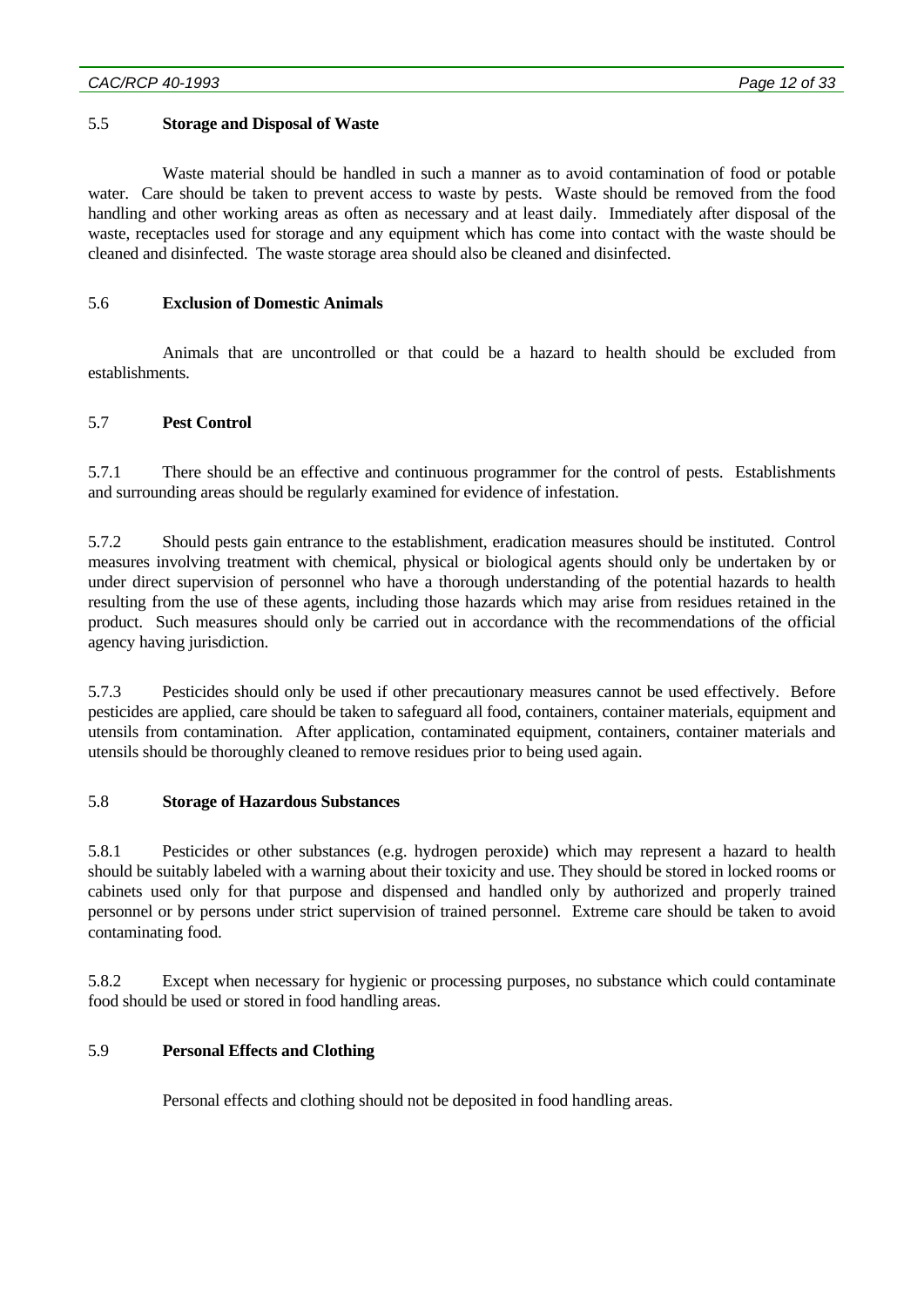### **6.0 SECTION VI: PERSONNEL HYGIENE AND HEALTH REQUIREMENTS**

#### 6.1 **Hygiene Training**

 Managers of establishments should arrange for adequate and continuing training of all food handlers in hygienic handling of food and personal hygiene so that they understand the precautions necessary to prevent contamination of food. Instruction should include relevant parts of this Code.

## 6.2 **Medical Examination**

 Persons who come into contact with food in the course of their work should have a medical examination prior to their employment if the official agency having jurisdiction, acting on medical advice, considers that this is necessary, whether because of epidemiological considerations, the nature of the food prepared in a particular establishment or the medical history of the prospective food handler. Medical examination of a food handler should be carried out at other times when clinically or epidemiologically indicated.

### 6.3 **Communicable Diseases**

 The management should take care to ensure that no person, while known or suspected to be suffering from, or to be a carrier of a disease likely to be transmitted through food or while afflicted with infected wounds, skin infections, sores or with diarrhea, is permitted to work in any food handling area in any capacity in which there is any likelihood of such a person directly or indirectly contaminating food with pathogenic microorganisms. Any person so affected should immediately report to the management that he is ill.

#### 6.4 **Injuries**

 Any person who has a cut or wound should not continue to handle food or food contact surfaces until the injury is completely protected by a water-proof covering which is firmly secured, and which is conspicuous in color. Adequate first-aid facilities should be provided for this purpose.

## 6.5 **Washing of Hands**

 Every person, while on duty in a food handling area should wash his hands frequently and thoroughly with a suitable hand cleaning preparation under running warm potable water. Hands should always be washed before commencing work, immediately after using the toilet, after handling contaminated material and whenever else necessary. After handling any material which might be capable of transmitting disease, hands should be washed and disinfected immediately. Notices requiring hand-washing should be displayed. There should be adequate supervision to ensure compliance with this requirement.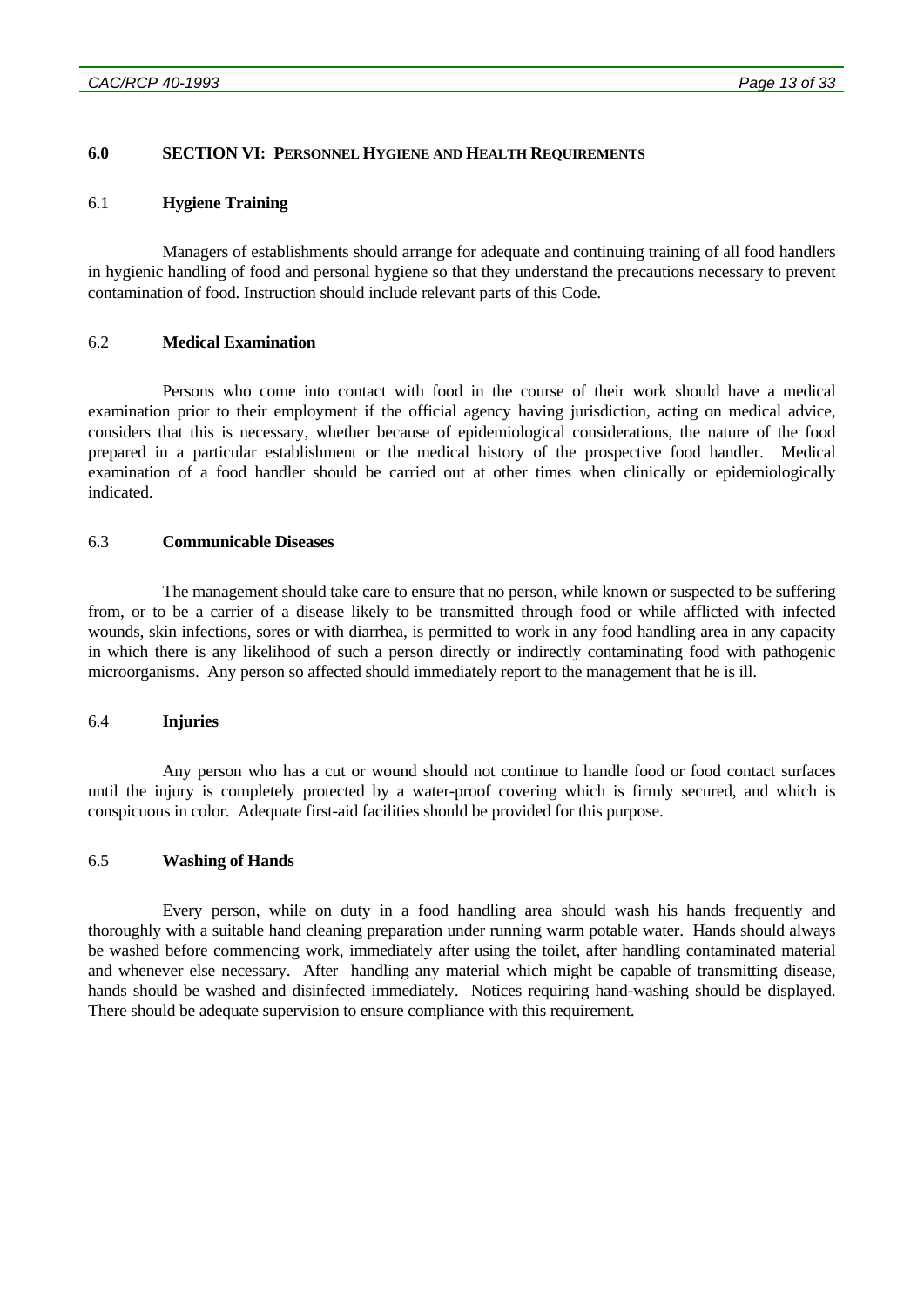### 6.6 **Personal Cleanliness**

 Every person, while on duty in a food handling area should maintain a high degree of personal cleanliness, and should at all times while so engaged wear suitable protective clothing including head coverings and footwear, all of which articles should be cleanable unless designed to be disposed of and should be maintained in clean condition consistent with the nature of the work in which the person is engaged. Aprons and similar items should not be washed on the floor. During periods where food is manipulated by hand, any jewelry that cannot be adequately disinfected should be removed from the hands. Personnel should not wear any insecure jewelry when engaged in food handling.

## 6.7 **Personal Behavior**

 Any behavior which could result in contamination of food such as eating, use of tobacco, chewing e.g., gum, sticks and betel nuts, or unhygienic practices such as spitting, should be prohibited in food handling areas.

#### 6.8 **Gloves**

 Gloves, if used in the handling of food products, should be maintained in a sound, clean and sanitary condition. The wearing of gloves does not exempt the operator from having thoroughly washed hands.

#### 6.9 **Visitors**

 Precautions should be taken to prevent visitors to food handling areas from contaminating food. These may include the use of protective clothing. Visitors should observe the provisions recommended in Sub-Sections 5.9, 6.3, 6.4 and 6.7 of this code.

#### 6.10 **Supervision**

 Responsibility for ensuring compliance by all personnel with all requirements of Sub-Sections 6.1 - 6.9 inclusive should be specifically allocated to competent supervisory personnel.

## **7.0 SECTION VII - ESTABLISHMENT: HYGIENIC PROCESSING REQUIREMENTS**

## 7.1 **Raw Material Requirements**

7.1.1 No raw material or ingredient should be accepted by the establishment if known to contain parasites, microorganisms or toxic, decomposed or extraneous materials which will not be reduced to acceptable levels by normal plant procedures of sorting and/or preparation of processing.

7.1.2 Raw materials or ingredients should be inspected and sorted prior to being moved into the processing line and where necessary laboratory tests should be made. Only clean, sound raw materials or ingredients should be used in further processing.

7.1.3 Raw material and ingredients stored on the premises of the establishment should be maintained under conditions that will prevent spoilage, protect against contamination and minimize damage. Stocks of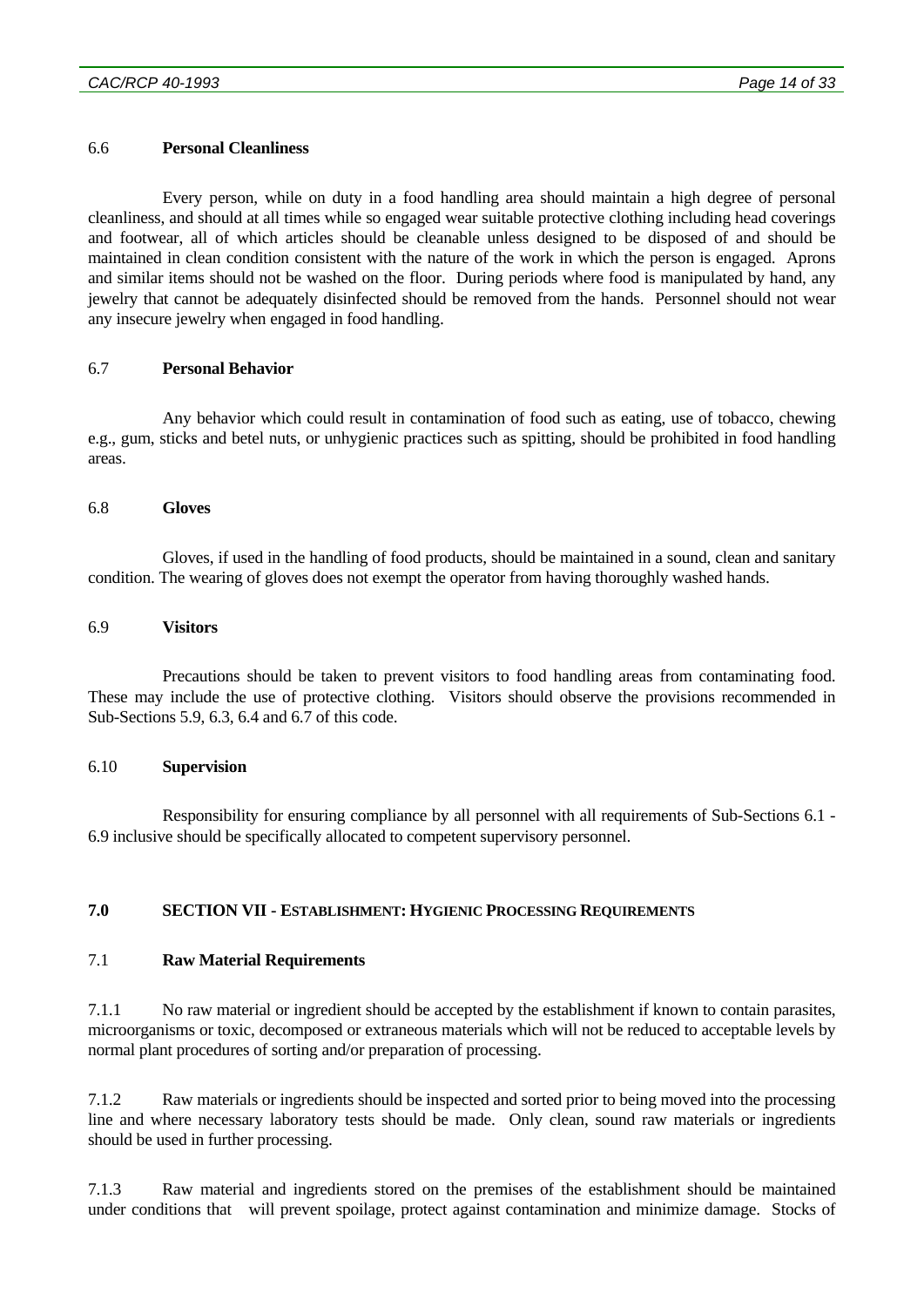raw materials and ingredients should be properly rotated.

7.1.4 Blanching by heat, when required in the preparation of food for aseptic processing, should be followed by either rapidly cooling the food or subsequent processing without delay. Thermophilic growth and contamination in blanchers should be minimized by good design, the use of adequate operating temperatures and by routine cleaning.

7.1.5 All steps in the preparation of the food should be performed under conditions which will minimize or prevent contamination, and deterioration, and minimize the growth of microorganisms in the food.

## 7.2 **Prevention of Contamination of Raw and Semi-Processed Product Ingredients**

7.2.1 Effective measures should be taken to prevent contamination of food material by direct or indirect contact with material at an earlier stage of the process.

7.2.2 Persons handling raw materials or semi-processed products capable of contaminating the end-product should not come into contact with any end-product unless and until they discard all protective clothing worn by them during the handling of raw materials or semi-processed products which have come into direct contact with or have been soiled by raw materials or semi-processed products and they have changed into clean protective clothing.

7.2.3 If there is a likelihood of contamination, hands should be washed thoroughly between handling products at different stages of processing.

7.2.4 All equipment which has been in contact with raw materials or contaminated material should be thoroughly cleaned and disinfected before use or prior to contact with food which has been further processed.

## 7.3 **Use of Water**

7.3.1 As a general principle only potable water should be used in food handling.

7.3.2 Non-potable water may be used with the acceptance of the official agency having jurisdiction for steam production, refrigeration, fire control, and other similar purposes not connected with food. However, non-potable water may, with specific acceptance by the official agency having jurisdiction, be used in certain food handling areas provided this does not constitute a hazard to health.

7.3.3 Water re-circulated or re-used within an establishment should be treated and maintained in a condition so that no health hazard can result from its use. The treatment process should be kept under constant surveillance. Alternatively, re-circulated water which has received no further treatment may be used in conditions where its use would not constitute a health hazard and will not contaminate either the raw material or the end-product. Re-circulated water should have a separate distribution system which can be readily identified. The acceptance of the official agency having jurisdiction should be required for any treatment process and for the use of re-circulated water in any food process.

7.3.4 In systems which utilize heat alone to sterilize containers and water is necessary to cool containers before they are filled with product, the water used must be sterilized, cooled, and delivered sterile to the point of use.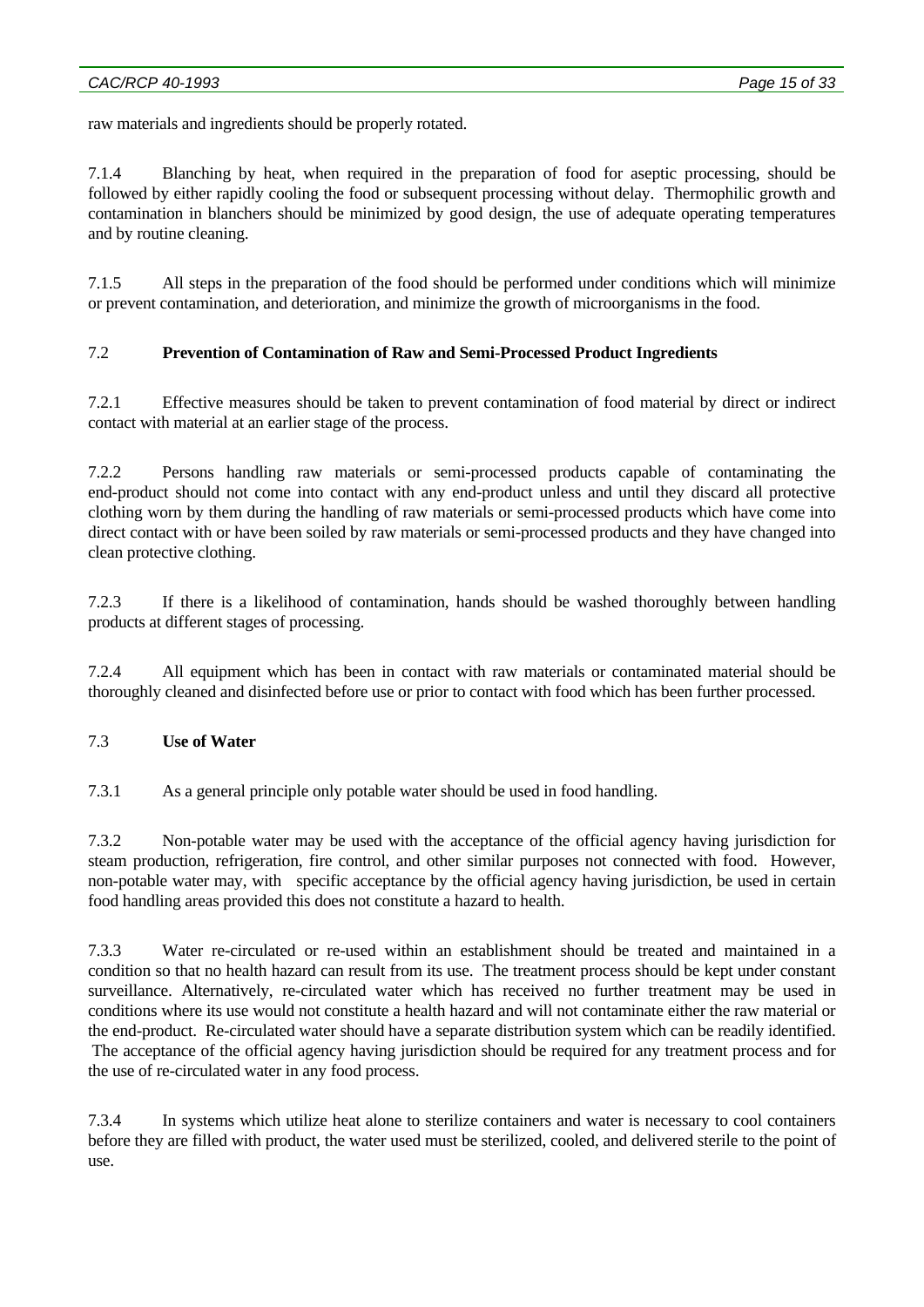## 7.4 **Packaging**

## 7.4.1 **Storage and characteristics of container materials**

7.4.1.1 All container material should be stored in a clean and sanitary manner. The material should be appropriate for the product to be packed and for the expected conditions of storage and should not transmit to the product objectionable substances beyond the limits acceptable to the official agency having jurisdiction. The container material should be sound and should provide appropriate protection from contamination. The product containers should be sufficiently durable to withstand the mechanical, chemical and thermal stresses encountered during normal distribution. An overwrap may be necessary for flexible and semi-rigid containers. With laminates particular attention should be paid to ensure that the combination of processing requirements and product characteristics does not cause delamination, as this may result in loss of integrity.

 The sealant material chosen must be compatible with the product as well as the container and closure systems. The closures for glass containers are particularly susceptible to mechanical damage which may result in a temporary or permanent loss of hermetic seal. The closures of sealed jars should therefore be contained within the glass body diameter to avoid closure to closure contact of sealed jars.

7.4.1.2 All empty containers or container material used in aseptic systems should be as clean as possible. Soiled or damaged aseptic packaging materials, may impede sterilization and proper sealing and should not be used. Aseptic container material may be affected by changes in physical parameters such as relative humidity and should be stored so as to minimize such changes. All storage and handling procedures should minimize the chance of contamination or damage of packaging material.

## 7.4.2 **Inspection of container materials and containers**

7.4.2.1 Appropriate sampling and inspection schemes should be used by both container manufacturers and food processors to ensure that containers and closures are in compliance with jointly agreed specifications and any requirements of the agency having jurisdiction that may apply. As a minimum these should include those inspections and measurements given in Sub-Section 7.4.8 of this Code.

7.4.2.2 If container or container material cleaning methods are available, they may be used providing the cleaning process does not prevent proper sterilization of container material or its barrier properties after filling and sealing. Inspection is particularly important in the case of glass containers which might possibly contain fragments of glass and glass defects which are difficult to see.

7.4.2.3 Faulty containers should not be filled. Care should be taken to avoid damage to empty containers, closures and container materials which can result from faulty handling prior to closure. If these are filled, material will be wasted and there is always a danger of damaged containers jamming a filling or sealing machine and necessitating a shutdown and resterilization. Faulty containers may leak during or after processing and storage.

7.4.2.4 The food processor should ensure that the container and closure specifications are such that the container is capable of withstanding the processing and subsequent handling strains to which the containers are normally subjected. Since such specifications may vary depending upon the aseptic operation and subsequent handling, these should be established in consultation with the container or closure manufacturer.

## 7.4.3 **Cleaning of container materials**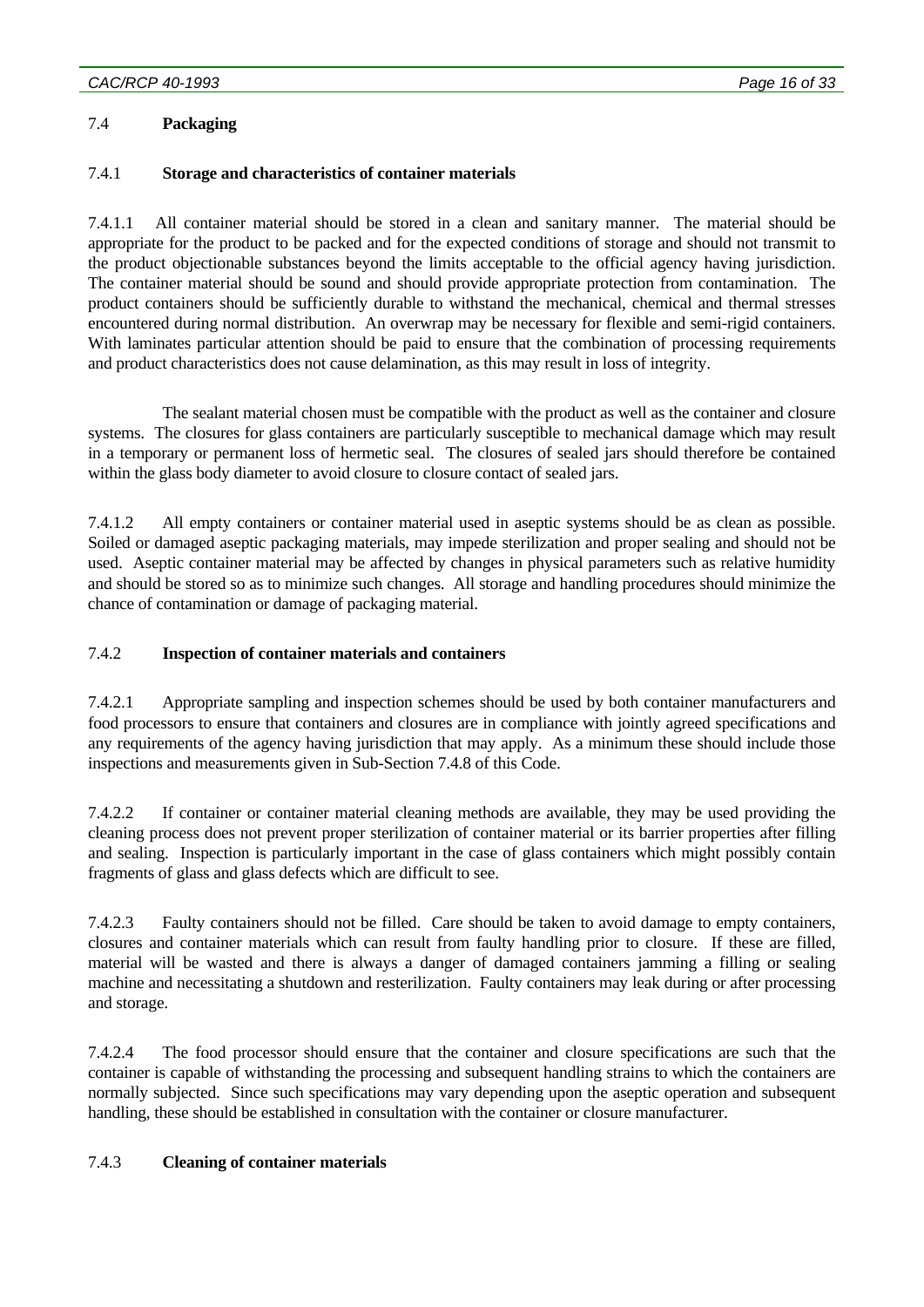7.4.3.1 Container materials to be sterilized chemically as with hydrogen peroxide should be stored in accordance with 7.4.1.2 so that the necessity for cleaning is avoided.

#### 7.4.4 **Proper use of containers**

 Containers must never be used within the processing facility for any purpose other than packing food. They must never be used as ash trays, small waste containers, receptacles for small machine parts or for other purposes. This should be avoided because there is a considerable risk that such containers may accidently find their way back onto the production line and result in the packing of food in the same container with very objectionable or possibly dangerous material.

## 7.4.5 **Protection of container materials during plant cleaning**

 Container materials should be removed from the packing room and from the conveyors which lead to the filling machines before production lines are washed down. If not practicable they should be shielded or located so that they will not become contaminated or obstruct clean-up operations.

#### 7.4.6 **Forming of product containers**

 In-line formation of containers from container materials should be accomplished according to container material and/or packaging machine manufacturer's specifications and should be formed by a method which maintains container integrity and prevents aseptic zone and container contamination.

### 7.4.7 **Filling of product containers**

 During filling, contamination of seal or seam areas with product should be avoided unless equipment is specifically designed to remove product from seal areas prior to sealing. (Overfilling and splashing can lead to contamination of seams or seals and adversely affect container integrity).

### 7.4.8 **Closing operations**

7.4.8.1 Particular attention should be given to the operation, maintenance, routine checking and adjustment of container closing equipment. Sealing and closing machines should be fitted and adjusted for each type of container material used. Seams and other closures should be tight and secure and meet the requirements of the container material and closing equipment manufacturers, the food processor and those of the agency having jurisdiction.

7.4.8.2 Seam or seal areas should be kept as clean and dry as necessary to obtain a satisfactory closure.

## 7.4.9 **Inspection of closed containers**

### 7.4.9.1 **Inspection for external defects**

 During production runs, regular observations should be made for external container defects. At intervals of sufficient frequency to ensure proper closure, the operator, closure inspector, or other person competent to inspect containers and their closures, should examine the filled, sealed containers for product leakage or the presence of defects which may affect container integrity. Records of observations should be maintained and, where irregularities are found, corrective action should be taken. Additional visual closure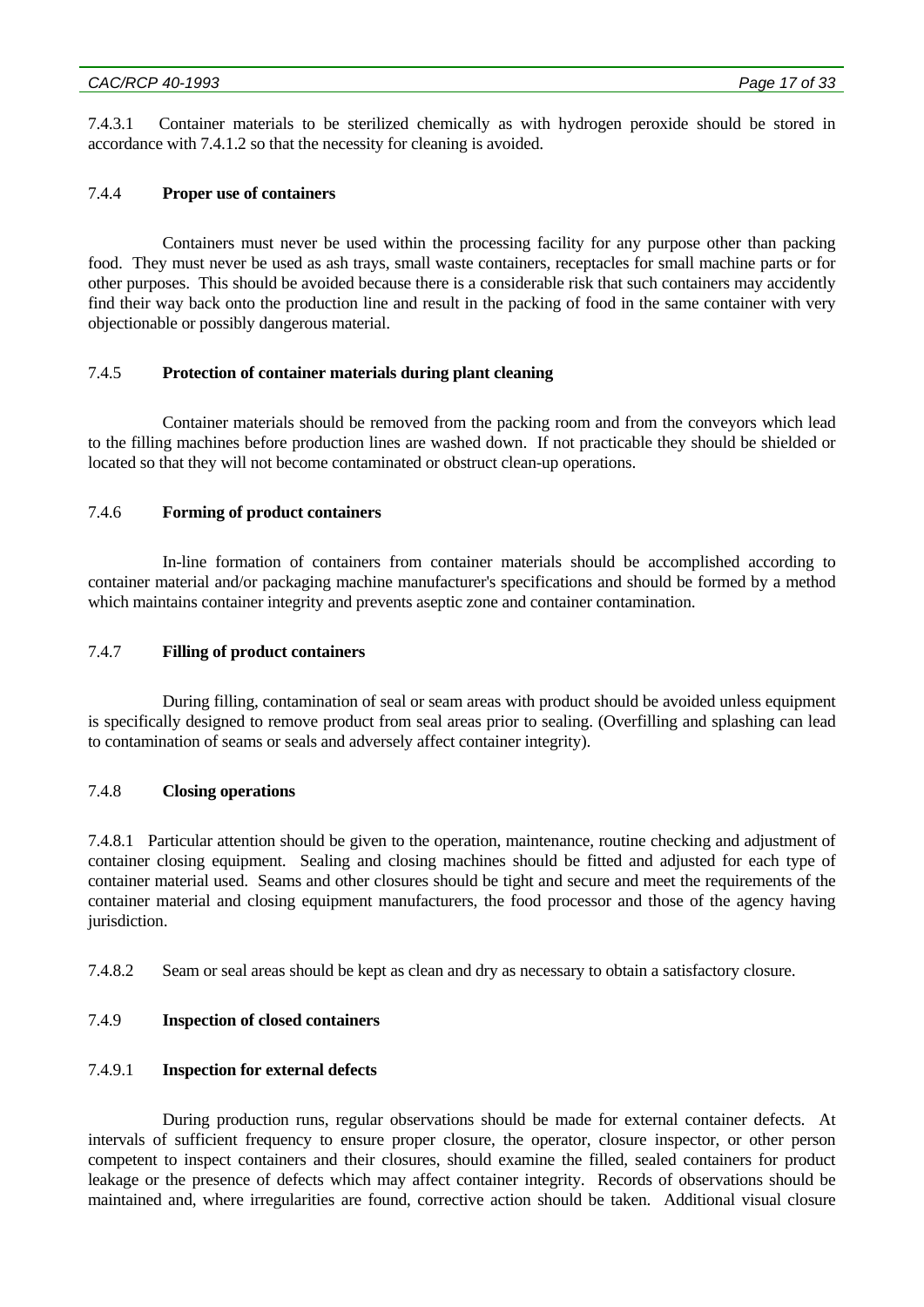inspections should be made immediately following a machine malfunction, adjustment or start-up following a prolonged shut down.

 The specifications of the container materials and closing equipment manufacturers, the food processor and those of the agency having jurisdiction for examining each container should be followed exactly.

## 7.4.9.1.1 **Inspection of glass container closures**

 For glass containers see 7.4.8.1 of the Code of Hygienic Practice for Low-Acid and Acidified Low-Acid Canned Foods. Appropriate detailed inspections and tests should be conducted by competent personnel at intervals of sufficient frequency to ensure consistently reliable hermetic sealing. Many different designs of closures exist for glass jars, so that it is impossible to give definitive recommendations for such closures. The recommendations of the manufacturer should be carefully followed. Records of such tests and corrective actions taken should be maintained.

#### 7.4.9.1.2 **Inspection and tear-down of double seams**

 For metal containers, see 7.4.8.1.2 of the Code of Hygienic Practice for Low-Acid and Acidified Low-Acid Canned Foods.

For plastic containers with metal ends, consult the container manufacturer.

#### 7.4.9.1.3 **Inspection of heat seals**

 Appropriate inspections and tests should be conducted by competent, trained and experienced personnel at intervals of sufficient frequency to ensure consistent reliable hermetic sealing. Records of such tests and corrective action required should be maintained. Inspection may include some physical testing for strength of the seals. There are several ways of checking seal integrity, for example, burst-pressure testing, and seal thickness measurements. Appropriate methods should be obtained from the container material and closing equipment manufacturers of these containers or materials.

## 7.4.9.1.4 **Other mechanical closures**

 Appropriate tests should be carried out by competent, trained and experienced personnel at intervals of sufficient frequency to ensure consistent, reliable hermetic sealing. These tests should be conducted in accordance with the container material and/or equipment manufacturer's instructions; and should include at least tests to check that critical sealing components, such as seal rings and membranes, are intact and are of a number, material and location required to ensure maintenance of a hermetic seal.

## 7.4.9.1.5 **Closure defects**

 If, upon routine inspection, a seam or closure defect that would result in a loss of hermetic integrity is found, all products produced between the discovery of the fault and the last satisfactory check should be identified and assessed. Corrective action should be taken and recorded.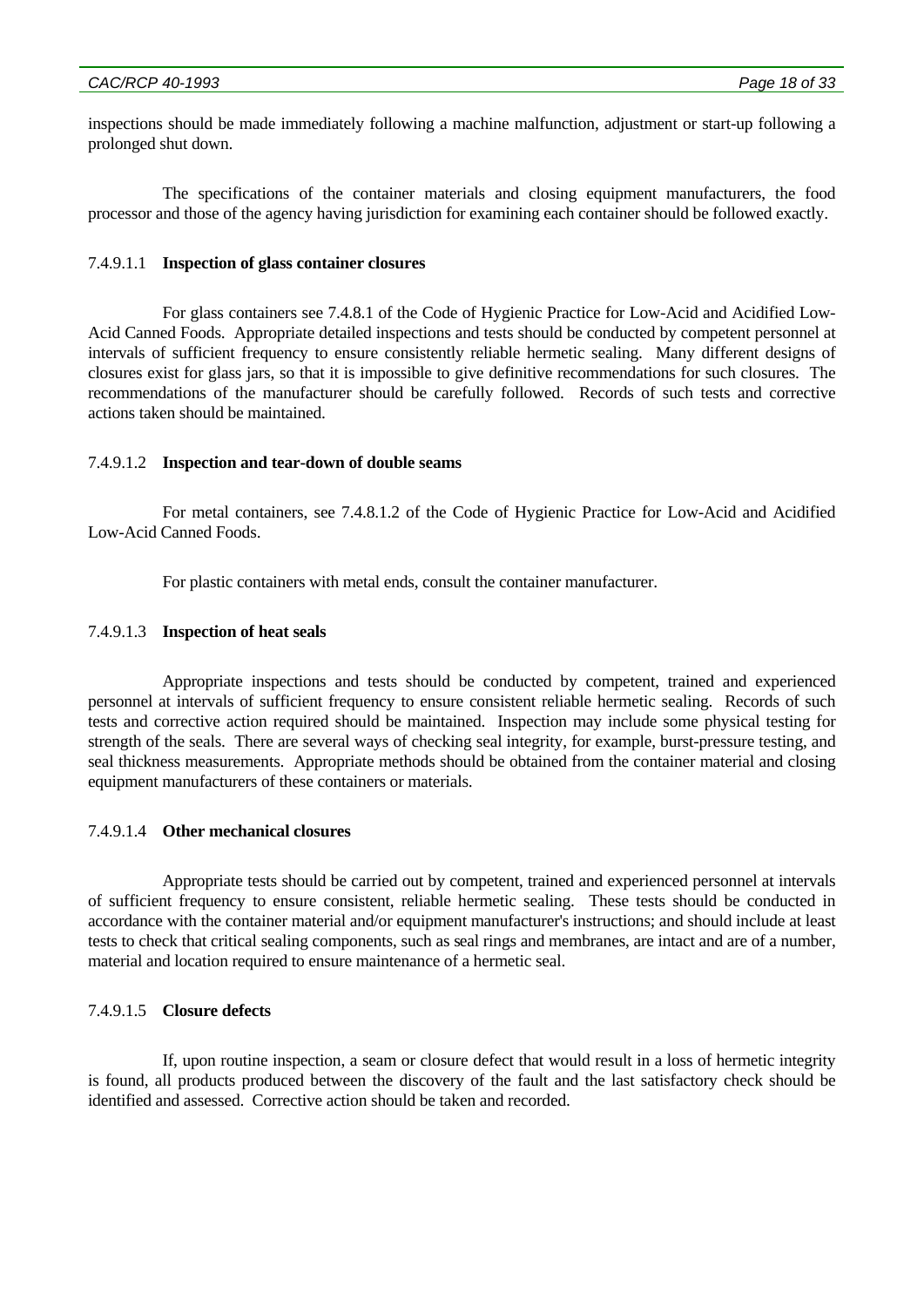## 7.4.10 **Handling of containers after closure**

7.4.10.1 At all times containers should be handled in a manner that protects containers and closures from damage which may cause defects and subsequent microbial contamination. Design, operation and maintenance of container handling methods should be appropriate for the types of containers and materials used. Where necessary, containers should be overwrapped. They should be kept dry and clean prior to overwrapping.

 The risk of microleakage may be increased by inadequately designed, controlled and maintained container conveyor, handling, labeling and packaging equipment which may result in increased container abuse. Conveying systems and equipment should be designed to minimize abuse, and conveyor and equipment surfaces should be appropriately cleaned and disinfected and may need to be kept dry. Mechanical shock or abuse must be avoided by proper design. Careful attention to layout, operation and maintenance of conveyance systems is necessary if abuse is to be reduced to a minimum.

7.4.10.2 Semi-rigid and flexible containers may be prone to certain types of damage, (for example, snagging, tearing, cutting and flex cracking) and should be handled with special care. Containers having sharp edges should be avoided as they may cause damage.

## 7.4.11 **Coding**

7.4.11.1 Each container should be marked with an identifying alphanumeric code which is permanent, legible and does not adversely affect the container integrity. Where the container does not permit the code to be embossed or inked, the label should be legibly perforated or otherwise marked, and securely affixed to the product container.

7.4.11.2 The code mark should identify the establishment where the product was packed, the product, the year and the day of the year and preferably the period of the day when the product was packed.

7.4.11.3 The code mark permits the identification and isolation of code lots during production, distribution and sale. Food producers may find it useful to have a coding system from which the particular processing line and/or aseptic packaging machine can be identified. Such a system, supported by adequate records, can be very helpful in any investigation.

7.4.11.4 The identification of code lots on shipping cases and trays is desirable.

## 7.4.12 **Washing and drying of filled, sealed containers**

7.4.12.1 Only potable water as described in 7.6.8.1 Draft Code of Hygienic Practice for Low and Acidified Low Acid Canned Foods should be used for washing containers.

7.4.12.2 Methods and equipment for washing and/or drying of filled sealed containers should not cause damage. The equipment should be readily accessible for cleaning and disinfection.

## 7.4.13 **Cooling of filled, sealed containers**

 Where filled, sealed containers are cooled, procedures as described in 7.6.8 of the Code of Hygienic Practice for Low and Acidified Low Acid Canned Foods should be followed.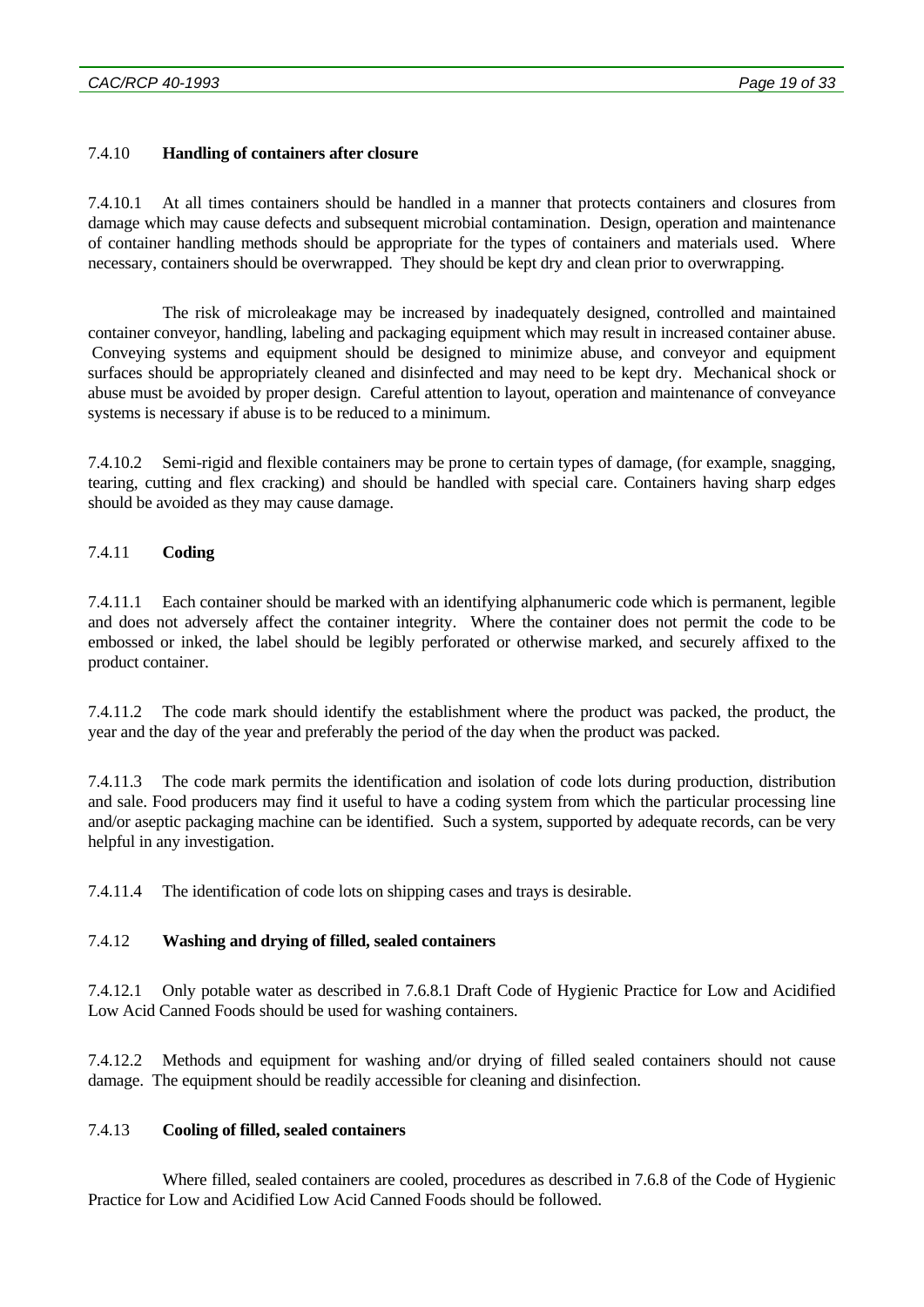## 7.5 **Sterilization of equipment, containers and food**

## 7.5.1 **General considerations**

7.5.1.1 Scheduled processes must be established by competent persons having expert knowledge of aseptic processing and packaging and having adequate facilities for making such determinations. It is absolutely necessary to establish the required processes using accepted scientific methods.

7.5.1.2 Low-acid foods with pH values above 4.6 may be able to support the growth of many kinds of microorganisms including heat resistant sporeforming pathogens such as *Clostridium botulinum*. It should be emphasized that the aseptic processing and packaging of low-acid foods is a very critical operation, involving public health risks and appreciable losses of finished product if inadequate sterilization occurs.

## 7.5.2 **Establishing the scheduled process**

7.5.2.1 The scheduled process will consider the following elements:

- 1. Product
- 2. Product contact surfaces
- 3. Container materials
- 4. Gases
- 5. Equipment

 Complete records concerning all aspects of the establishment of the scheduled process, including any associated incubation tests, should be retained permanently.

7.5.2.2 The required thermal process to achieve commercial sterility of a food should be established on the basis of factors such as:

Microbial flora including *Clostridium botulinum* and spoilage microorganisms;

Product composition or formulation;

Levels and types of preservatives;

Equilibrium pH;

Water activity;

Likely storage temperature of the product.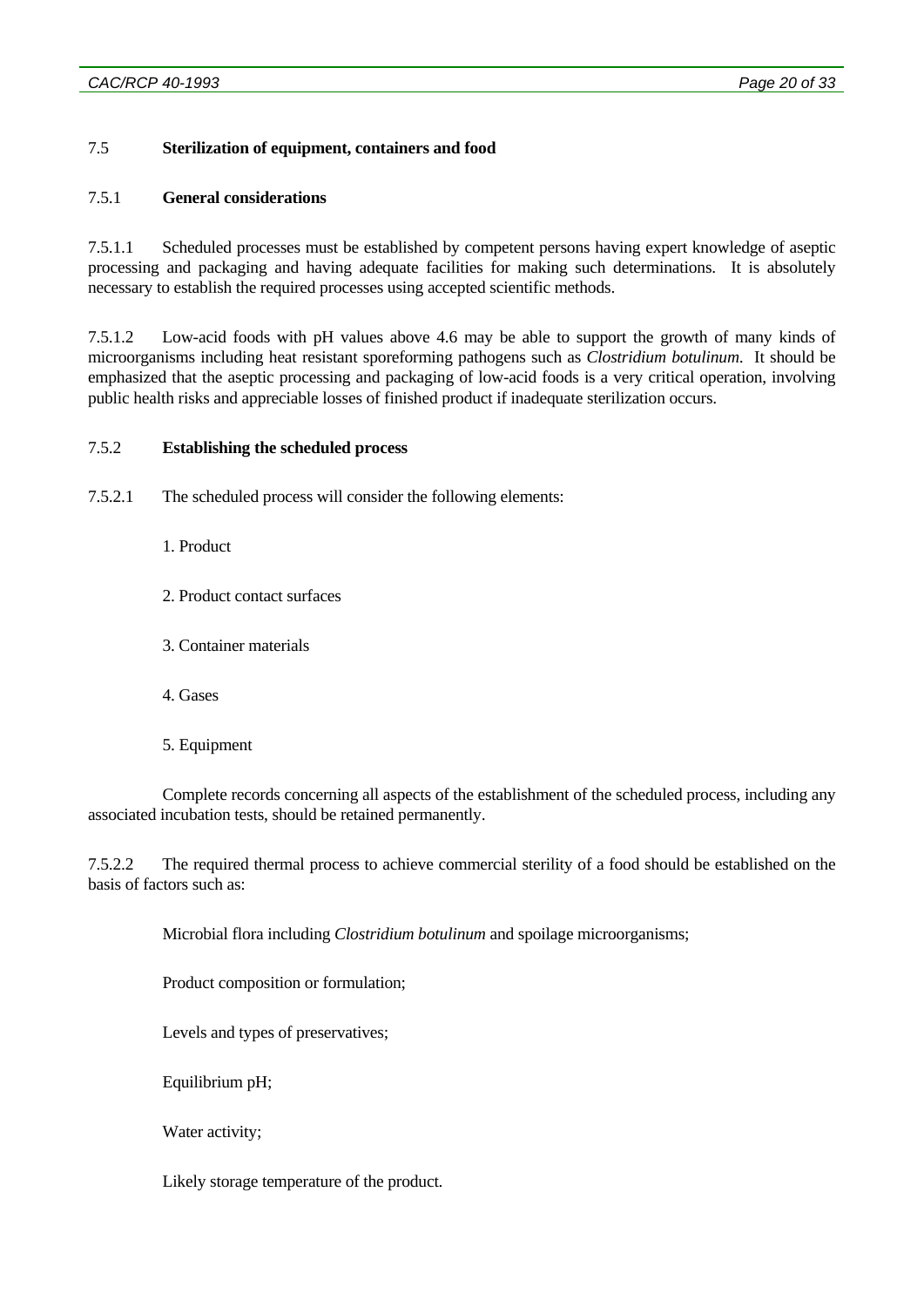Since for these systems, food products are thermally processed before packaging, traditional methods for deriving and verifying a thermal process used in conventional canning must be modified. The essential elements in the establishment of an adequate thermal process are the heating characteristics of the food product and the inactivation kinetics (thermal resistance) of specific target microorganisms. The product is brought to sterilization temperature and held at that temperature for a time necessary to achieve commercial sterility. In continuous product flow systems the time for which the product must be held at the sterilization temperature to attain commercial sterility is achieved in the hold section or tube. The flow rate of each and every particle in the hold section or tube is critical. Therefore, it is essential that the rate of flow for the fastest particle or the shortest particle retention time be accurately determined for each product flow rate; length, dimension and design of the hold section; and, product type and characteristics. Methods, such as dye or salt injection, are available to determine minimum residence time. Mathematical models (formulae) have been developed which can be used to calculate the minimum residence time required by a product to achieve commercial sterility. These models incorporate the flow rate, physical dimensions and design of the hold section and the rheological properties of the product. For situations where flow characteristics of the product are unknown, verify the calculations by actual measurement. Properly designed and conducted product studies may be used in support of the establishment and validation of the thermal process. The inoculated pack test is one method commonly used to validate the calculated process.

 Determination of the hold or residence time for products containing discrete particles includes consideration of the thermal properties, shape, dimension, mass, etc. of each type of particle and particle to fluid ratio.

 For those systems where product is batch sterilized followed by aseptic transport and filling, the sterilization is affected by hold time and temperature in the heating vessel. In this case, sterilization time can be precisely controlled. Batch type systems are used primarily for processing of products containing discrete particles. The hold time will depend (as with hold tubes) on the time needed to sterilize every particle of food. Thus, the heating rate of each type and size of discrete particle must be determined and used in the calculation of the minimum hold time and temperature for each product.

 These principles also apply to systems which utilize resistance heating, microwave heating or other forms of energy to heat the food. The amount of energy needed to heat every portion of every particle of food to a temperature adequate to achieve commercial sterility must be determined. Delivery of this energy to the product must be controlled, monitored and recorded. All product characteristics (such as conductivity, particle size, etc.) which may affect the delivery of the process must be defined, controlled, monitored and recorded.

 Any changes in product composition or formulation should be evaluated as to their effect on the adequacy of the process. If the scheduled process is found to be inadequate, the thermal process must be re-established.

 If steam injection or steam infusion is used, the addition of water (from the condensation of steam) increases the product volume by approximately 1% per 5.6°C (10°F) temperature increase above initial product temperature as it enters the product sterilizer. Volume increase may also be affected by thermal expansion of the food. This increase in product volume due to the addition of water and thermal expansion should be compensated in the establishment of the process. Product feed rate may be controlled by a positive displacement pump or continuously monitored and recorded using an accurate flow meter recording device. If a flow meter recording device is used to monitor and record product feed rate after steam injection or infusion, the device should be calibrated, using appropriate methods such as volumetric flow or injection tracing (e.g., salt or dye) methods, at a frequency sufficient to ensure accurate flow of the specific products being processed.

## 7.5.2.3 **Preproduction equipment sterilization**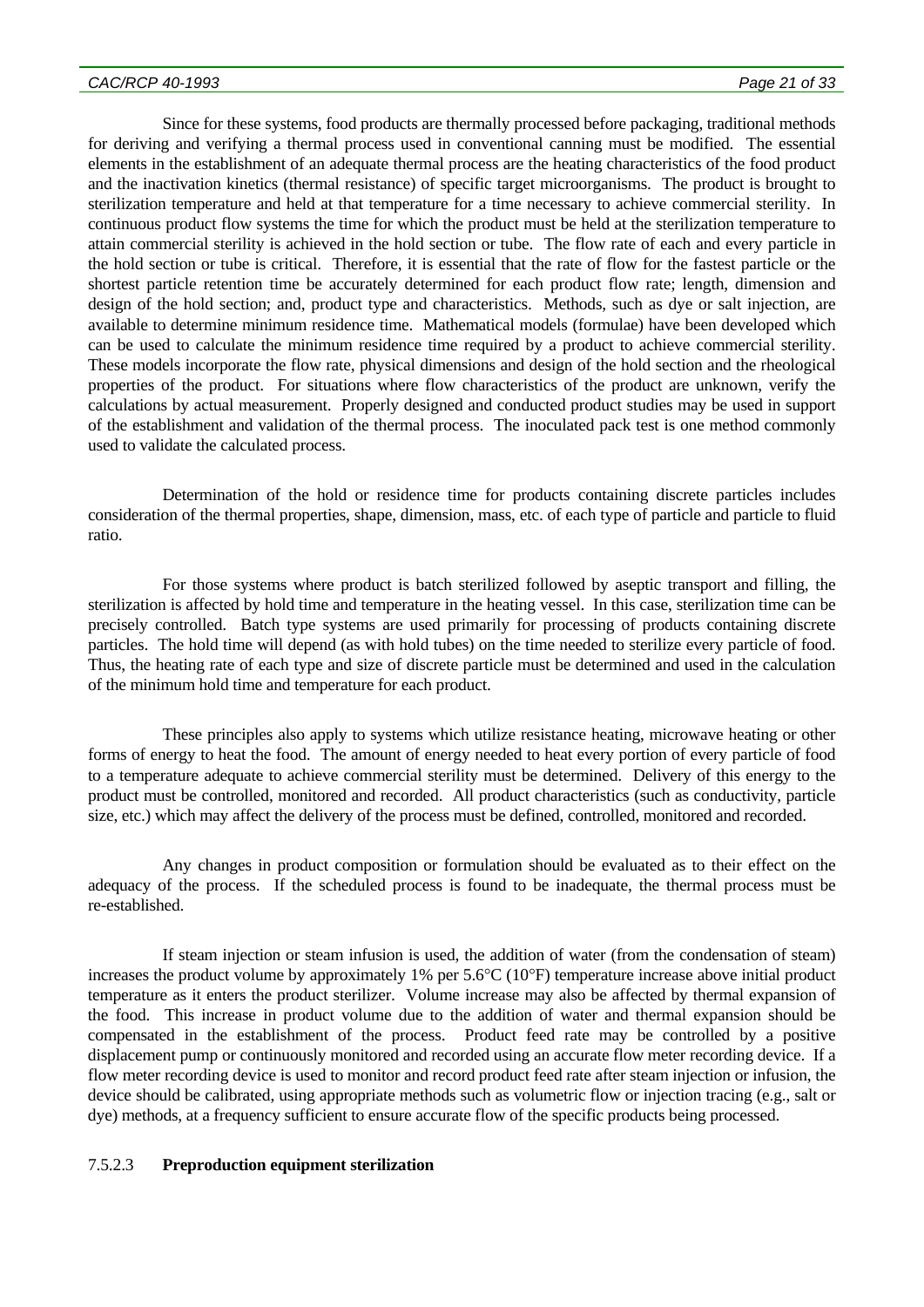#### 7.5.2.3.1 **Processing, holding and filling equipment**

 Before production begins, all piping, valves, pumps, surge tanks and product fillers and other product contact surfaces downstream from the hold section or tube must be brought to a condition of commercial sterility, and this condition must be maintained until production is completed. Clean food contact surfaces can be sterilized by exposure to high temperature water under pressure, or saturated steam, or other appropriate treatments. Temperatures reached during the sterilization cycles should be determined by accurate temperature measuring devices, e.g., calibrated thermocouples, at the critical points in the system or at least at the slowest heating (coldest point) of the system. Sufficient temperature measurements should be taken during establishment of pre-production sterilization procedures to ensure that the coldest point in the system has been identified. Valve clusters, which may be used on reservoirs and as flow diversion devices, should be evaluated when identifying the coldest point in the system. If the valve cluster is found to be the coldest point in the system, temperature should be measured and recorded at this point. If surge tanks or reservoirs and fillers are sterilized separately, appropriate temperature sensor locations should be identified using similar techniques. Sterilization of flow diversion devices is discussed in subsection 7.6.1.6 and sterilization of surge tanks or reservoirs is discussed in 7.6.1.7.

#### 7.5.2.3.2 **Packaging equipment**

 The aseptic zone of filling and packaging equipment must be cleaned and brought to a condition of sterility prior to the initiation of product filling and must be maintained in a condition of sterility throughout production. The aseptic zone should be re-sterilized when conditions occur which may result in loss of sterility.

 The aseptic zone may be sterilized by heat such as in those systems which utilize superheated steam, or by physical or chemical means such as in those systems which employ hydrogen peroxide or other agents. Superheated steam is steam for which the temperature is above that of dry saturated steam at the same pressure. For those systems using heat, the time and temperature at the coldest locations within the aseptic zone will be the critical factors and should be monitored and recorded. For hydrogen peroxide or other physical or chemical systems, the quantity or level used, concentration, temperature, contact time, method of delivery and other factors may be critical and, therefore, should be monitored and recorded.

 The presterilization procedure for aseptic zones within packaging equipment should be sufficient to ensure that sterility of the finished product is maintained. Establishing this portion of the scheduled process should involve adequate challenge testing using appropriate test organisms and methods. Equipment modifications should be evaluated to determine the need to perform additional challenge tests.

#### 7.5.2.3.3 **Monitoring sterilization and maintenance**

 Appropriate inspection and tests should be carried out to monitor the sterilization and its maintenance and records kept as specified in 8.1.4, 8.1.6, 8.1.7 and 8.1.8 of this code.

#### 7.5.2.4 **Package sterilization**

7.5.2.4.1 The sterilization process applied to the packaging material should achieve sterility. Establishing this process should involve adequate challenge testing using appropriate test organisms and methods. Packaging material and procedural modifications should be evaluated to determine the need to perform additional challenge tests.

 Packaging material, preformed containers and their closures are typically sterilized either inside the packaging machine or sterilized externally and introduced aseptically into the aseptic zone of the packaging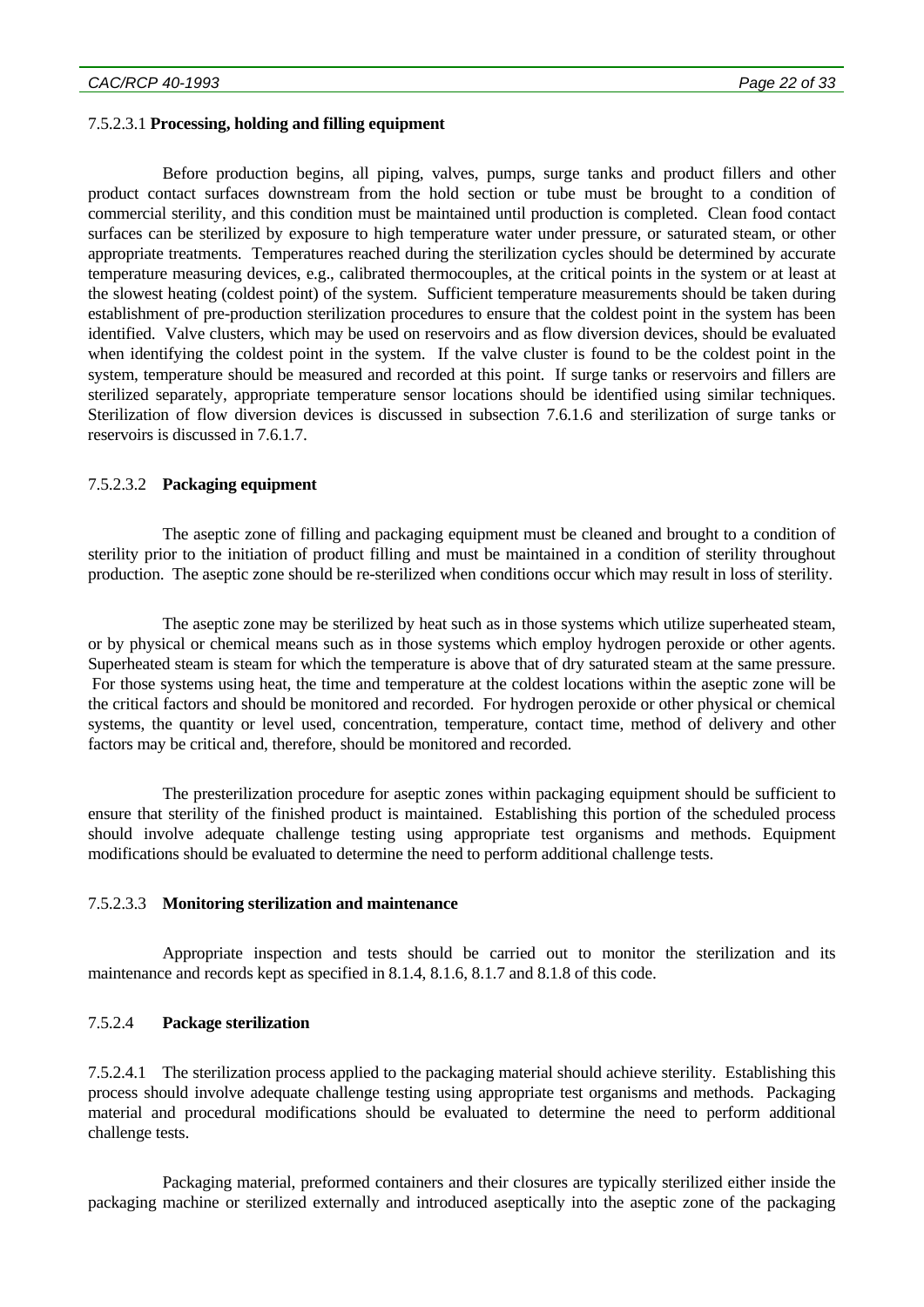machine. If the process is performed or completed inside the packaging machine, it is usually accomplished by heat or through use of a combination of chemical and physical treatments such as hydrogen peroxide and heat or U.V. radiation. If the sterilization of packaging material is done completely or partially off-site, it may be sterilized using the heat of extrusion for packaging material or use of a physical treatment such as steam sterilization or irradiation.

7.5.2.4.2 Appropriate inspections and tests should be carried out to monitor the sterilization of packaging materials and maintenance of sterility of the aseptic zone of the packaging machine. Records should be kept as specified in sub-section 8.1.4, 8.1.6, 8.1.7, and 8.1.8 of this code.

# 7.5.3 **Processing and packaging room operations**

7.5.3.1 Scheduled processes should be readily available to the system operator, and to the agency having jurisdiction.

7.5.3.2 It is extremely important that the operators are under the supervision of personnel who understand and are trained in the principles of aseptic processing.

# 7.6 **Equipment and Procedures for Processing Systems**

# 7.6.1 **Equipment design**

7.6.1.1 All equipment to be used for aseptic purposes must be designed for adequate cleaning. Equipment which is not cleaned adequately is more difficult to sterilize.

7.6.1.2 Processing equipment should be constructed of suitable materials for food contact.

7.6.1.3 If the scheduled process is controlled by the outlet temperature of a hold tube, it should be designed so that no portion of the tube between the product inlet and the product outlet from the tube can be heated. Hold tubes must slope upwards at least 2.0 cm/m. (0.25 inch per foot) of piping. The heating characteristics of product in the hold tube must be sufficiently understood with respect to product flow and temperature variations, and to environmental control around the section, to ensure that any appropriate temperature controls are installed to guarantee the scheduled process.

7.6.1.4 For continuous flow systems, product feed rate should be constant, reproducible and quantifiable. A means of preventing unauthorized changes in product feed rate must be provided (for example, an alarm, lock or seal). The product feed rate should be checked with sufficient frequency to ensure that it is as specified in the scheduled process.

7.6.1.5 Any equipment downstream from the hold section with rotating or reciprocating shafts such as pumps or valve stems are potential points of product contamination by microorganisms. Such points within the system should be equipped with steam seals or other appropriate barriers and the operator should be able to monitor the proper function of such barriers, for example, by observing steam discharge from properly located and oriented bleeder ports or observation of leak detection ports.

7.6.1.6 If the system is equipped with a flow-diversion device, it should be installed in the product piping located before the product filler or aseptic surge tank and should be designed to automatically divert flow away from the product filler or surge tank in the event that critical factors such as sterilizing temperature in the hold section and/or proper pressure differential in regenerative heat exchangers drops below specified limits. This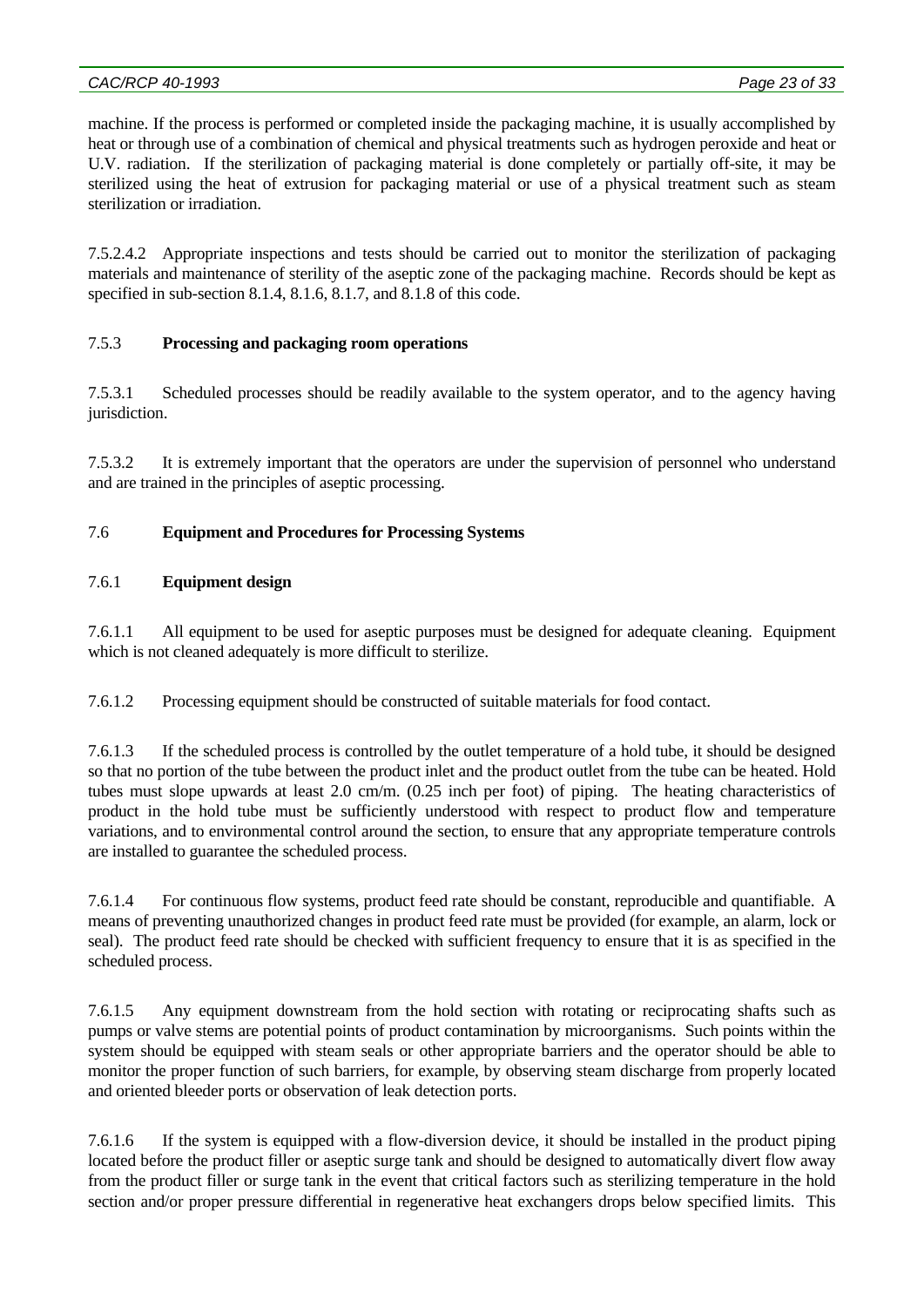device must be designed such that the valve seat which separates the diverted product flow pattern from the forward flow route is sterilized on all sides simultaneously, and all sides of the valve must be maintained in an aseptic condition during production. Gravity drain type flow diversion valves should never be used in aseptic systems, as microorganisms will grow through, or be drawn through, the valve seat from the non-sterile side and contaminate sterile product. If the system is designed such that product in an aseptic surge tank is to be packaged while the processing system is in a divert mode, the flow diversion system must separate sterile product from potentially non-sterile product by more than one valve seat with a sterile zone between sterile product and potentially non-sterile product. This is usually accomplished by establishing a steam barrier between sterile product and the potentially non-sterile area of the processing system.

7.6.1.7 Proper removal of gas (air) from the tank is essential in achieving sterilization. The tank should be instrumented to document proper delivery of the sterilization cycle. At the completion of the sterilization cycle, the flow of sterile gas (see section 4.7 of this code) should be initiated to prevent the tank from experiencing a negative pressure during cooling or production. If an aseptic surge (hold) tank is used in the system, the tank must be maintained under a positive pressure at all times following the initiation of the sterilization cycle until production is completed.

7.6.1.8 In aseptic systems, commercial sterility of the food is accomplished by raising the temperature of the product and maintaining this specific temperature for an exact period of time. Both time and temperature are critical factors in satisfying the scheduled process. In those systems using a hold tube, it is necessary to apply a back pressure sufficient to prevent product boiling (flashing). Product flashing can adversely affect the time and temperature relationship of the scheduled process and subsequent attainment of commercial sterility. Back pressure is commonly maintained with use of a valve, orifice or other device which restricts flow through the tube downstream from the heater and at the exit of the hold tube.

## 7.6.1.9 **Product-to-product regenerators**

 Where a product-to-product regenerator (see definition 2.21) is used to heat the cold unsterilized product entering the sterilizer by means of a heat exchange system, it should be designed, operated and controlled so that the pressure of the sterilized product in the regenerator is greater than the pressure of any unsterilized product. This reduces the chance that any leakage in the regenerator will be from the unsterilized product into the sterilized product.

## 7.6.2 **Instruments and controls for aseptic systems**

## 7.6.2.1 **Temperature indicating devices**

 Each product sterilizer should be equipped with a sufficient number of accurate, calibrated, reliable temperature indicating devices and suitably located. Devices should respond to temperature changes to sufficiently ensure that the scheduled process is delivered. Devices may be subject to the approval of the official agency having jurisdiction. Such devices should have divisions that are easily readable to  $0.5^{\circ}C(1^{\circ}F)$ and if, an analog type, have a graduated scale containing not more than  $4.0^{\circ}$ C per cm. (17°F per inch). Temperature indicating devices including associated instrumentation (for example, potentiometers) should be tested for accuracy against a known accurate standard thermometer. This should be done in steam or water as appropriate and in a similar position or aspect to that which it is installed in the product sterilizer. Such tests should be performed prior to installation, and at least once a year thereafter or more frequently as may be necessary to ensure their accuracy. A dated record of such tests should be kept. A device that deviates more than 0.5°C (1°F) from the standard should be replaced if it cannot be readjusted. A daily inspection of temperature indicating devices should be made to detect and replace defective devices.

## 7.6.2.2 **Temperature/time recording devices**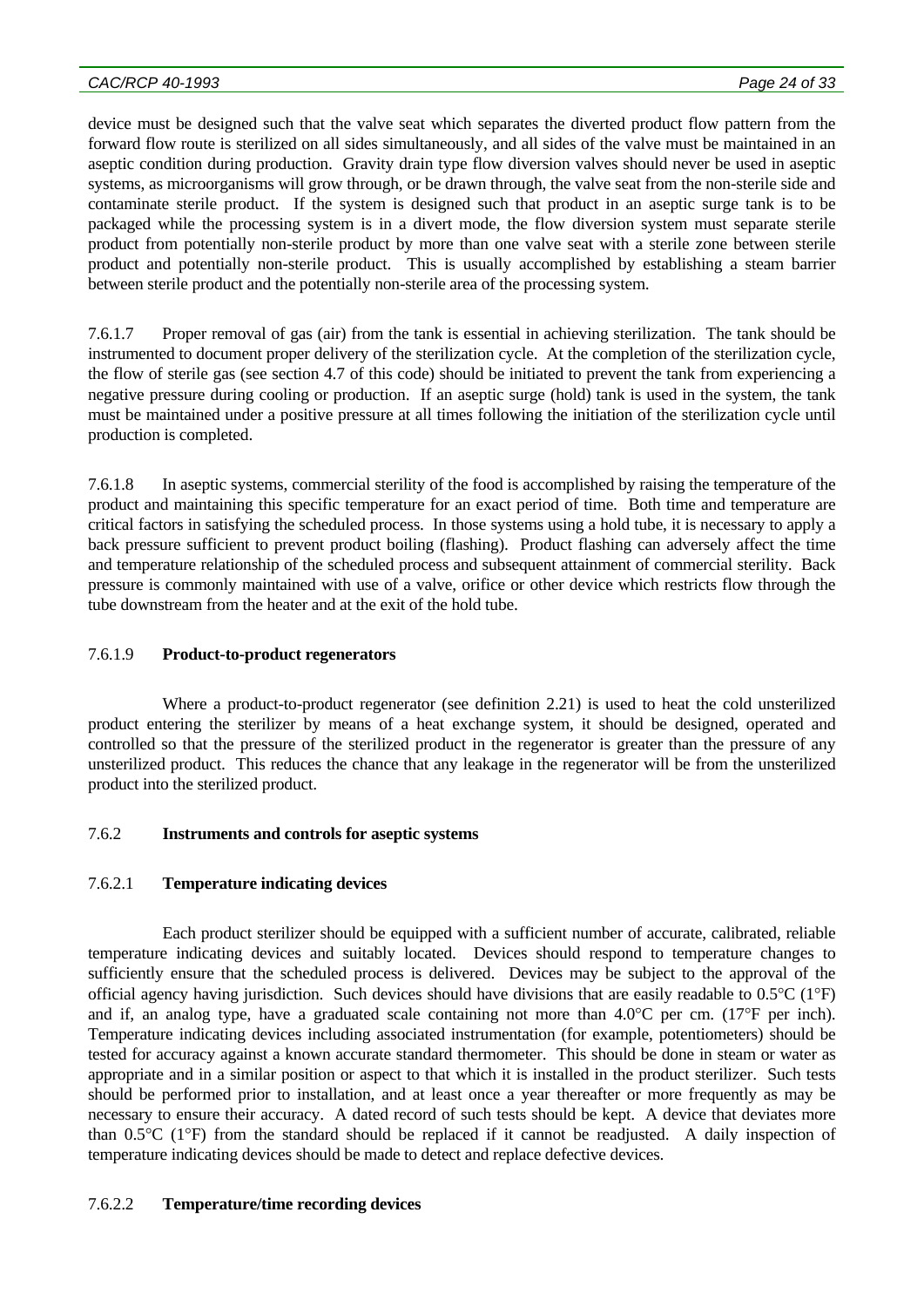Each product sterilizer should be equipped with a sufficient number of accurate, calibrated, reliable temperature/time recording devices which are used in conjunction with the reference temperature indicating devices. Recording devices may becombined with the controllers and may be a recording-controlling instrument. Devices should be sufficiently sensitive to respond to temperature changes in a manner which will ensure that the delivery of the scheduled process is accurately recorded. It is important that the correct chart is used for each device. For analog devices, each chart should have a working scale of not more than 12°C per cm (55°F per inch) within a range of  $10^{\circ}C$  (20°F) of the sterilizing temperature. The recorder accuracy should be equal to or better than  $+ 0.5^{\circ}C$  (1°F) at the sterilizing temperature. The recorder(s) should agree as closely as possible [preferably within  $0.5^{\circ}C$  (1<sup>o</sup>F)] and should not be higher than the temperature indicating device(s) during sterilization. A means of preventing unauthorized changes in the adjustment should be provided. It is important that the chart should also be used to provide a permanent record of the sterilization temperature in relation to time. The chart timing device should be accurate and checked as often as necessary to maintain accuracy.

## 7.6.2.3 **Location of temperature indicating sensing elements**

 For continuous flow type aseptic systems the sensing element(s) of the temperature indicating device should be installed in the product hold section outlet in such a way that it does not alter product flow and result in the improper delivery of the scheduled process.

 For batch systems, a sufficient number of sensing elements should be so located as to ensure that the scheduled process is delivered to the entire batch.

## 7.6.2.4 **Location of temperature recording sensing elements**

 The sensor(s) should be located in the hold section in such a way that it does not alter product flow and result in the improper delivery of the scheduled process. In addition, a separate temperature indicating device sensing element should be located in close proximity to the temperature sensing device probe. The probes for hold tubes must be located so that (a) the conductivity of the piping structure does not interfere with the accurate determination of product temperature, (b) the internal obstruction created by the probes is minimized, and (c) for hold tubes, the probe should be located at or after the point where the upward slope of the tube falls to less than 2 cm per meter (0.25 inch per foot) of piping as described in 7.6.1.3.

## 7.6.2.5 **Location of controller sensing elements**

 Controller sensing elements should be located in such a way as not to alter product flow and result in improper delivery of the scheduled process. It should be capable of ensuring that the desired product sterilization temperature is maintained.

## 7.6.2.6 **Pressure recorder**

 Where pressure is a critical factor in the scheduled process, the product zone should be equipped with an accurate, calibrated, reliable pressure recording device. The pressure recording device should be checked for accuracy against a standard at least once a year. The pressure recording device should have a range from 0 kg per cm<sup>2</sup> (lbs. per square inch) such that the safe working pressure is about two-thirds of the full scale and, if an analog type, be graduated in divisions not greater than  $0.14$  kg per cm<sup>2</sup> (2 lbs. per square inch).

## 7.6.2.7 **Differential pressure recorder**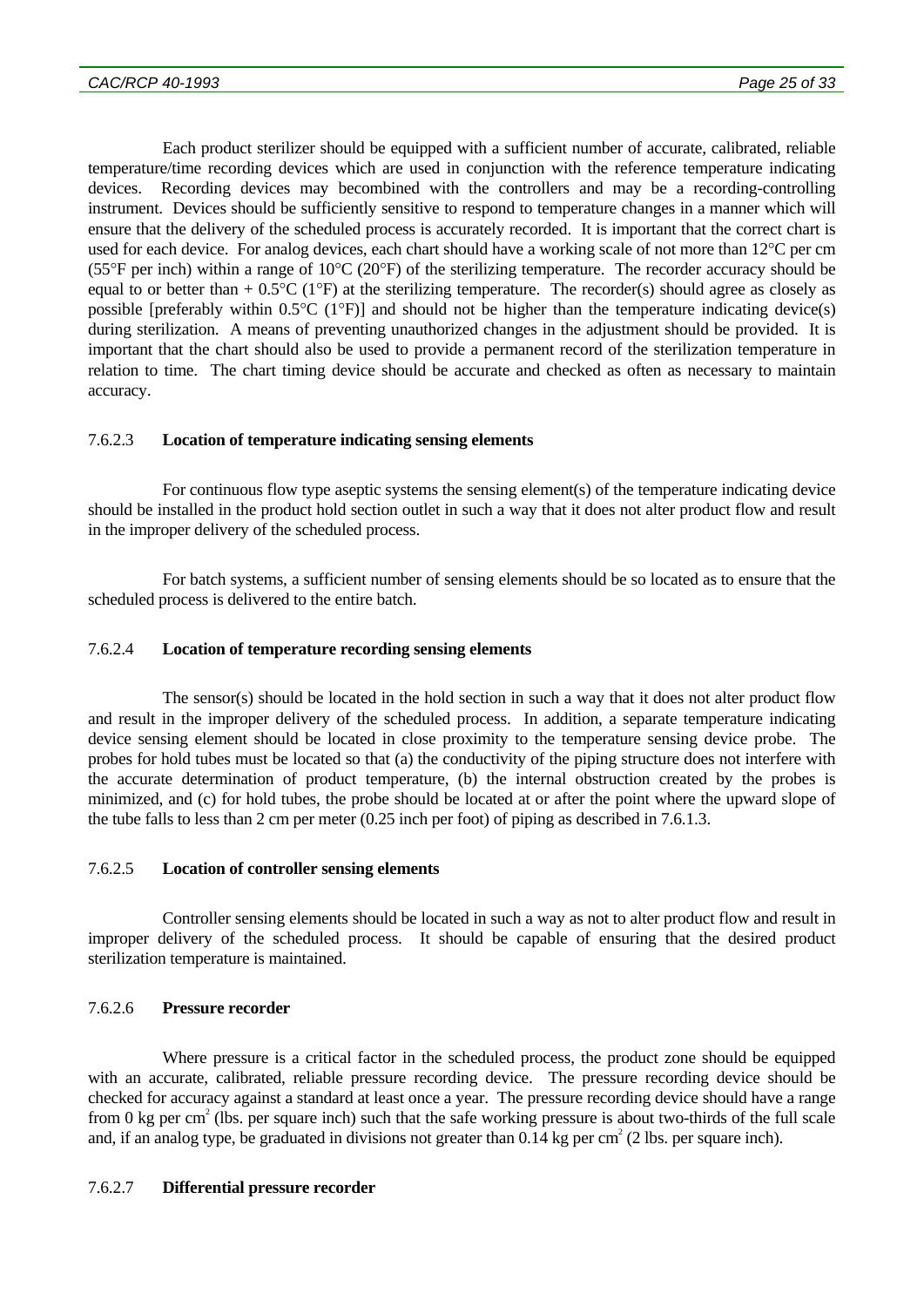Where a product-to-product regenerator is used, there should be an accurate differential pressure recorder-controller installed on the regenerator. The scale divisions should be easily readable and should not exceed 0.14 kg per cm<sup>2</sup> (2 lbs per square inch) on a working scale of not more than 1.4 kg/cm<sup>2</sup>/cm (20 lbs per square inch per inch). The controller should be tested for accuracy against a known accurate standard pressure indicator, prior to use and at a frequency sufficient to ensure its accuracy but not to exceed one year and in accordance with the requirements of the agency having jurisdiction. One pressure sensor should be installed at the sterilized product regenerator outlet, and the other pressure sensor should be installed at the unsterilized product regenerator inlet.

## 7.6.2.8 **Product process timing methods and recording**

 A method (for example, monitoring metering pump speeds) should be used to control the product feed rate as specified in the scheduled process.

## 7.6.3 **Startup**

 Operators should check to see that the following conditions are met before beginning production on an aseptic system.

- (a) All steam seals are functioning properly (for example, emitting steam);
- (b) Proper preproduction sterilization with water and/or other medium has been conducted;
- (c) Temperatures are correct in the hold tube;
- (d) The pressure is greater on the sterile side of product-to-product regenerators, if used;
- (e) There is at least  $0.07 \text{ kg/cm}^2$  (one psi) pressure of sterile air in the aseptic surge tank;
- (f) Monitor the speed of the variable speed product-metering pump to verify that the product feed rate does not exceed that specified in the scheduled process;
- (g) Attention should be paid to belt speeds, sterilant bath levels, sterilant concentration, sterilant temperature, temperatures of incinerators, zone temperatures, fogging times and all other factors identified as critical to the production of a commercially sterile product;
- (h) That records of these and any other critical factors are properly maintained;
- (i) Container material storage, handling and closing are conducted as described in 7.4.

## 7.6.4 **Product container sterilization, filling and closing operations**

## 7.6.4.1 **Recording devices**

 The systems for container and closure sterilization, as well as filling and closing should be instrumented to show that the scheduled conditions are achieved and maintained. During presterilization, as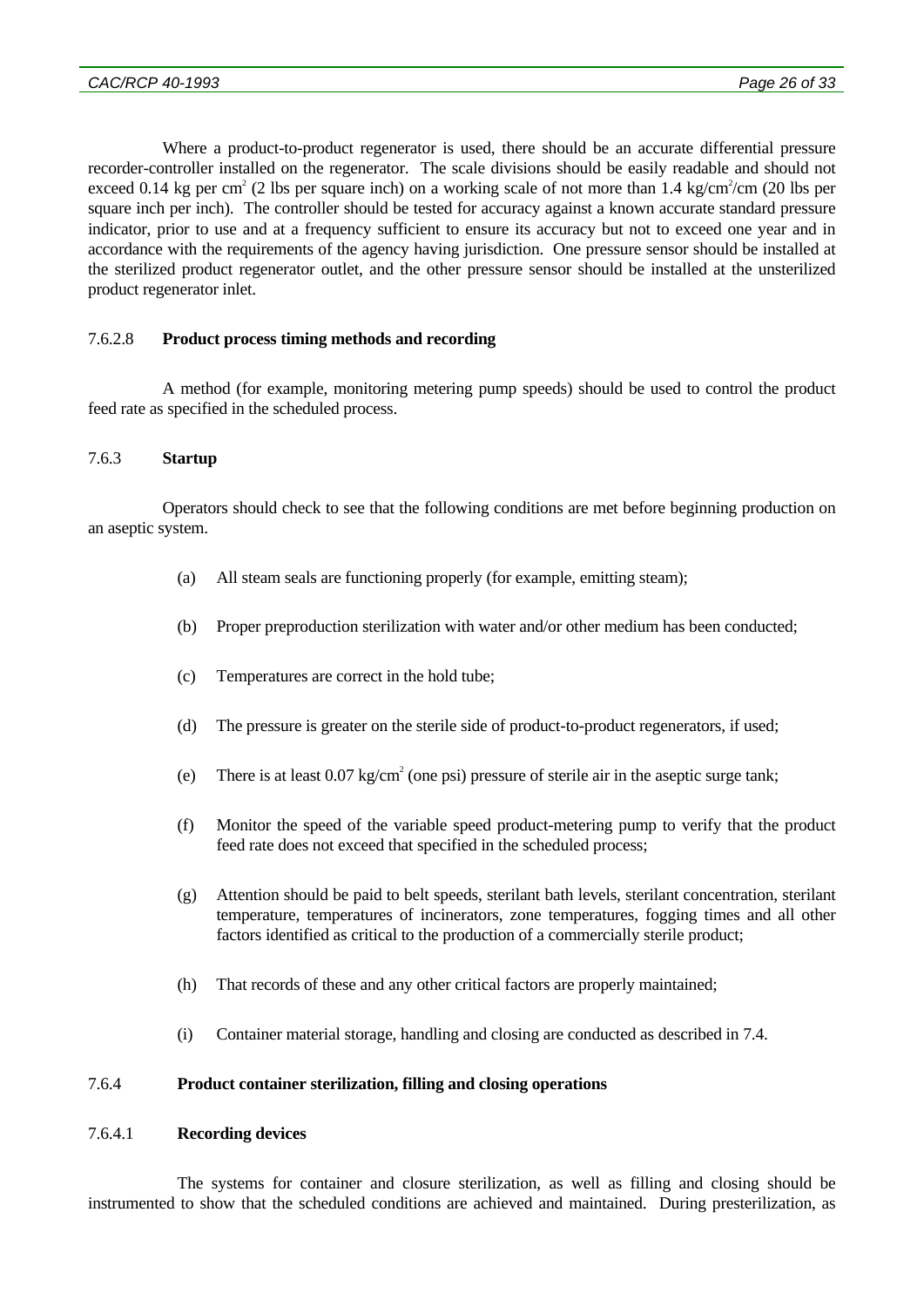#### *CAC/RCP 40-1993 Page 27 of 33*

well as production, automatic recording devices should be used to record, where applicable, the sterilization media flow rates and/or temperatures. Where a batch system is used for container sterilization, the sterilization conditions should be recorded.

## 7.7 **Deviations in Aseptic Operations**

## 7.7.1 **Loss of sterility**

 In the event of loss of sterility, the system(s) should be returned to a condition of commercial sterility before resuming operations.

## 7.7.2 **Procedures for handling deviations**

 Failure to meet any factor identified by the process authority, the processor, or the regulatory agency as being critical to the production of a commercially sterile food product should be interpreted as a deviation to the scheduled process. Whenever the in-process monitoring, records review, processor check or other means disclose that a low-acid food container system, or production equipment has received a thermal or sterilization treatment less than that stipulated in the scheduled process, the processor should:

- (a) identify, isolate and immediately reprocess to commercial sterility that part of the code lot or lots involved. Complete reprocessing records should be retained; or
- (b) isolate and retain that part of the code lot or lots involved to permit further detailed evaluation of heat processing records. Such evaluation should be made by competent processing experts in accordance with procedures recognized as being adequate to detect any hazard to public health. If this evaluation of the processing records demonstrates that the product has not been given a safe thermal treatment, the product isolated and retained shall be either fully reprocessed to render it commercially sterile or suitably disposed of under adequate and proper supervision to assure the protection of the public health. A record should be made of the evaluation procedures used, the results obtained and the actions taken on the product involved.

## 7.7.3 **Temperature drop in product hold section**

 When product temperature in the hold tube drops below the temperature specified in the scheduled process, the potentially non-sterile product should be diverted to waste or recirculation. If the flow diversion system is designed as in 7.6.1.6, the processing system may be cleaned and resterilized followed by a resumption of the forward flow pattern without affecting packaging operations.

## 7.7.4 **Loss of proper pressures in the regenerator**

 Where a regenerative heat exchanger is used the product may lose sterility whenever the pressure of sterilized product in the regenerator is less than  $0.07 \text{ kg/cm}^2$  (1 lb per square inch) greater than the pressure of unsterilized product. Product flow should be directed either to waste or recirculated until the cause of the improper pressure relationship has been corrected and the affected system(s) has been returned to a condition of commercial sterility.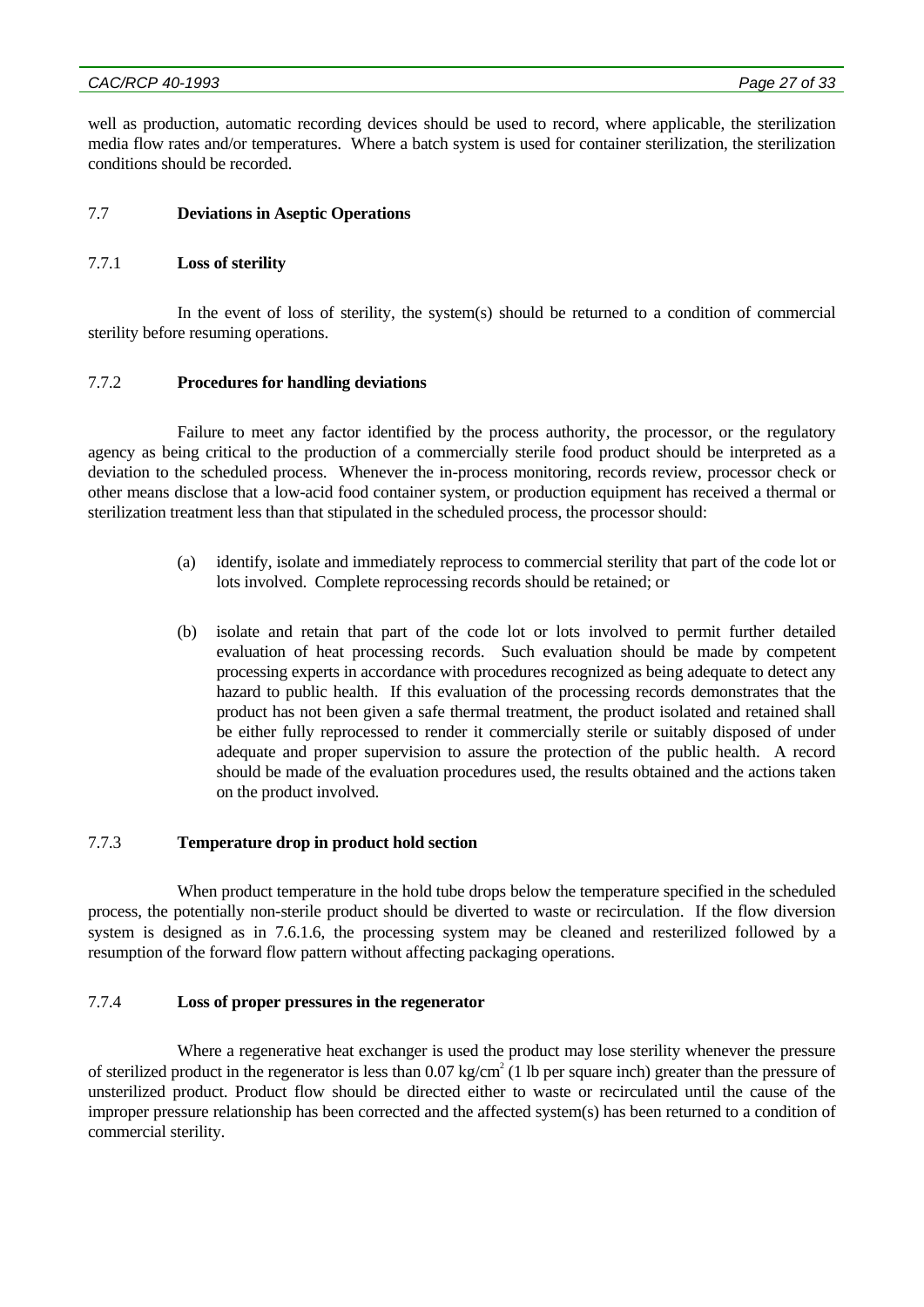## **8.0 SECTION VIII - QUALITY ASSURANCE**

 It is important that scheduled processes be properly established, correctly applied, sufficiently supervised and documented to provide positive assurance that the requirements have been met. These assurances apply also to the seaming and sealing operations. For practical and statistical reasons, an end-product analysis by itself is not sufficient to monitor the adequacy of the scheduled process.

#### 8.1 **Processing and Production Records**

#### 8.1.1 **Commercial sterility processing of foods**

Readings should be made and legible records maintained for the following:

- (a) Temperature indicating device(s) at the hold section or tube outlet;
- (b) Temperature recorder at hold section or tube outlet;
- (c) Temperature recorder at the final heater outlet (entering the hold section or tube);
- (d) Differential pressure recorder, if a product-to-product regenerator is used;
- (e) Back pressure recording, if a back pressure monitoring system is used;
- (f) Product flow rate (in liters or gallons per minute, cans per minute, etc,);
- (g) Aseptic surge tank sterile air overpressure;
- (h) Proper performance of steam seals (check to see that steam is being emitted);
- (i) Proper seals at clamps downstream from hold tube (check for leakage);
- (j) The sterilization of equipment during the "presterilization" cycle;
- (k) The product formulation, pH, water activity or other factors of each batch of product (if critical to the process);
- (l) Production date and code mark of the containers;
- (m) Records of each diversion;
- (n) Cleaning and resterilization records for the system following diversion;
- (o) Other conditions or factors critical to the adequacy of the scheduled process.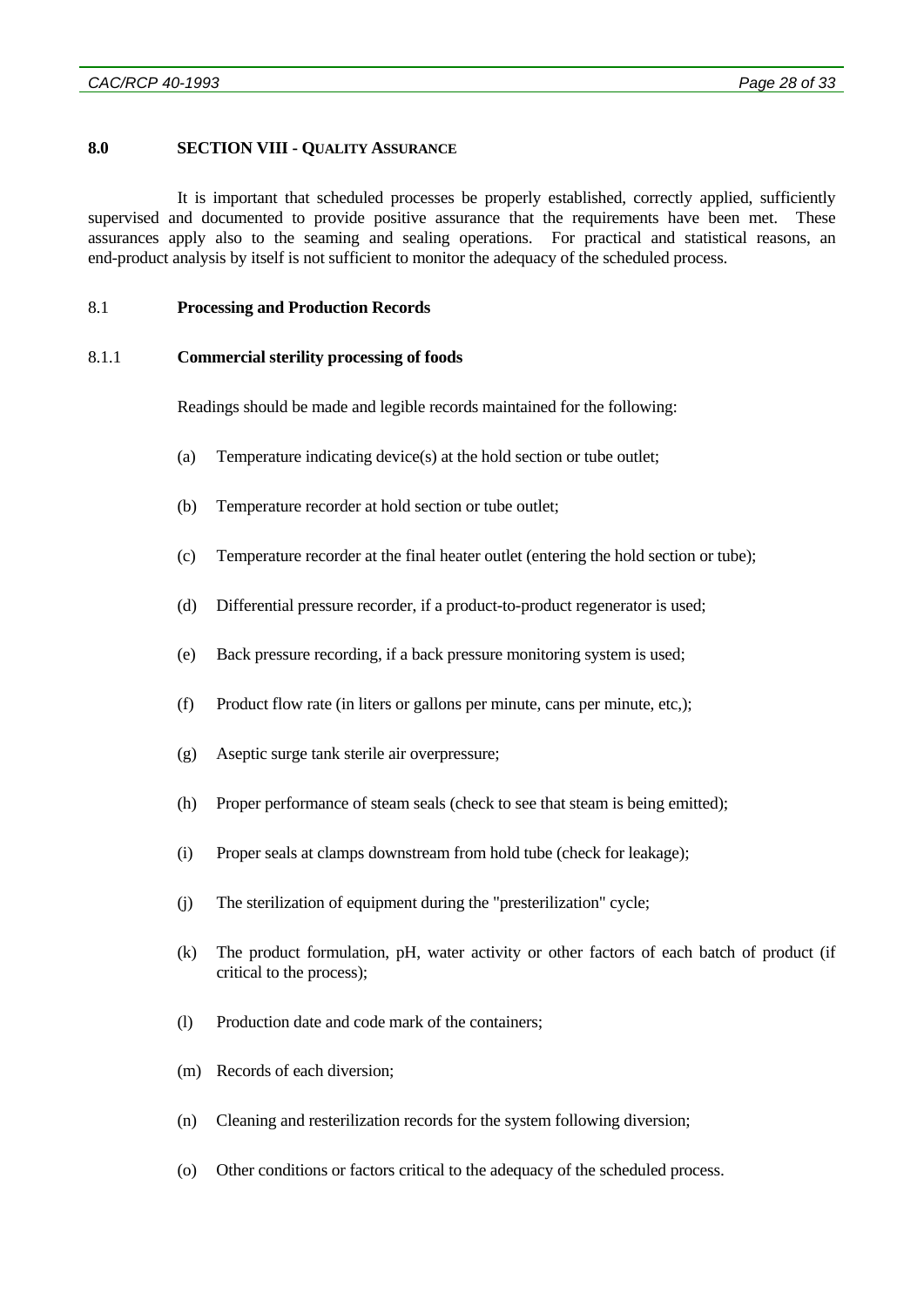## 8.1.2 **Commercial sterility processing of foods containing discrete particles**

 If the product contains visible particulates in its formulation and the maximum size of the particles of each ingredient was listed in the scheduled process as a critical factor, records of the maximum size used should be listed, or how size was controlled for each batch. Records to show that pasta or similar product was completely rehydrated during the time period equal to the time the product reaches the final heater outlet should be retained. In addition to the above, the record keeping requirements contained in section 8.1.1 will also apply to particulate containing products.

## 8.1.3 **Container examinations**

Records of container examinations should be kept with accordance with 7.4.9.

## 8.1.4 **Container sterilization systems employing superheated steam**

 Packaging systems which utilize superheated steam to sterilize equipment surfaces and packaging material must be instrumented or equipped to monitor those factors which are critical to the delivery of the sterilization treatment. As discussed in 7.5.2.3.2, the critical parameters will be established on the results of microbiological testing.

 The coolest temperature in the sterilizer should be recorded along with the time the containers are in the sterilizer. The temperature of the lid sterilizer should be recorded along with the time the lids are in the sterilizer. The record of the sterilization of the water and its delivery tube should be recorded, if used to cool the containers prior to closing. Presterilization of the filling and closing areas should be documented along with the records to show that the scheduled temperature is maintained in this area during filling and closing.

## 8.1.5 **Sterilization using chemical sterilants**

 Packaging systems which utilize chemical sterilants to sterilize equipment surfaces and packaging material must be instrumented or equipped to monitor those factors which are critical to the delivery of the sterilization treatment. As discussed in 7.5.2.3.2, the critical parameters will be established based on the results of microbiological testing.

Examples of critical factors which may need to be monitored include:

 Sterilant concentration; Consumption or application rate; Drying air temperature; Sterilant temperature; Contact time; Other conditions or factors identified critical to the adequacy of the scheduled process.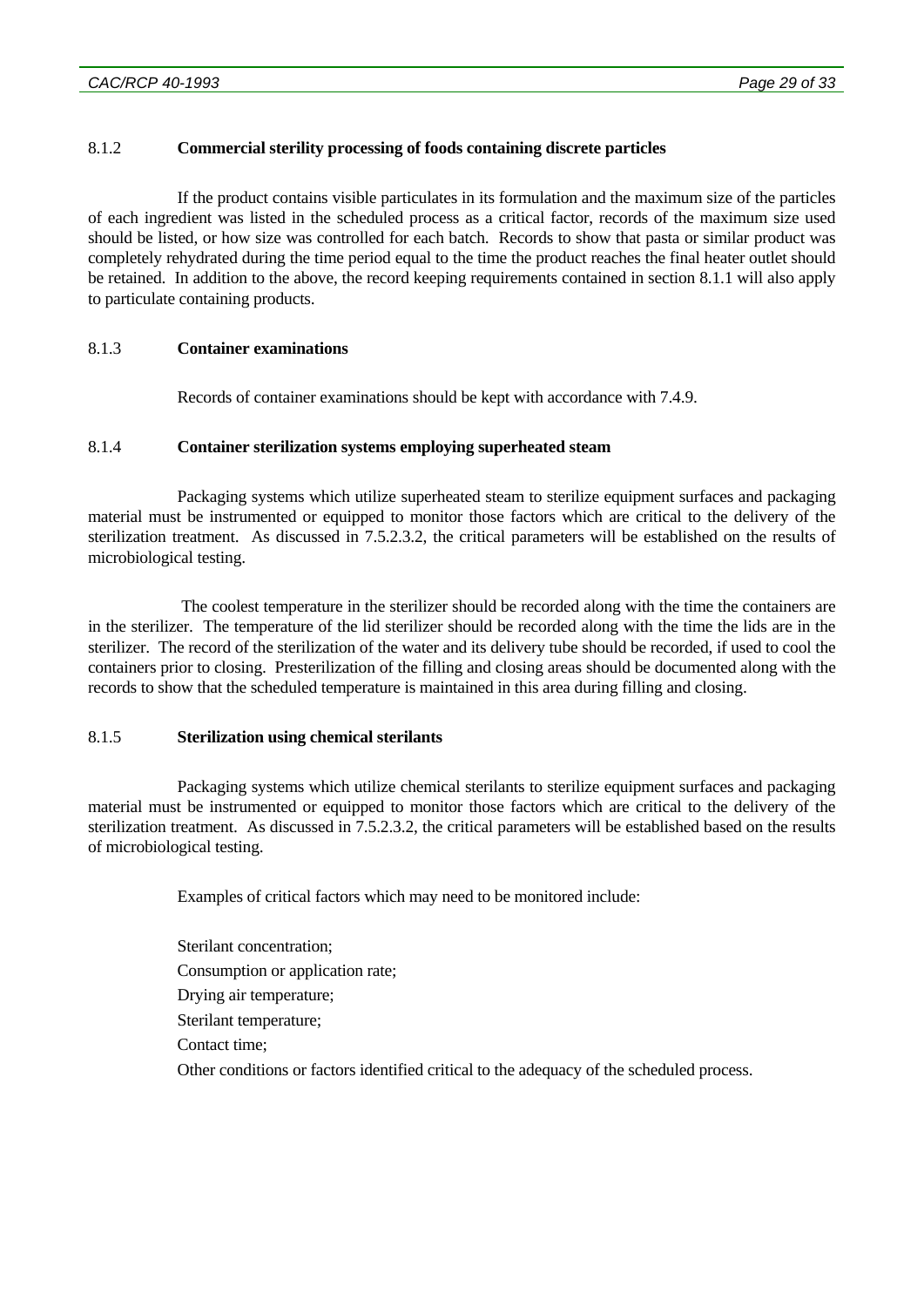Proper functioning of atomizers, nozzles, etc., should be verified. If hydrogen peroxide or other chemical sterilants are used, the processor should assure that the sterilant is approved for contact with the container material, and that any maximum or minimum concentration and residual limits imposed by regulatory agencies are adhered to.

 If sterile air or other sterile gas is necessary for the maintenance of aseptic zone integrity within the packaging machine, the presence of a positive pressure should be documented from the presterilization cycle until the end of packaging.

## 8.1.6 **Hydrogen peroxide and ultra-violet sterilization systems**

 In addition to the records in 8.1.3 and 8.1.5, records should be kept of the control and strength of the ultraviolet treatment for container sterilization. Specifications of the service life of wave length emitting devices should be kept on file.

8.1.7 Containers or container material sterilized prior to arrival at the processors facility

 Records of sterilization processes, such as irradiation, heat of extrusion, etc. which are delivered by packaging vendors, should be maintained by the vendor and supplied to the user. Records should be kept by the user such that code lots and sterilization records of packaging material can be traced to finished lots of food product. Sterilization processes for the packaging material should be established by individuals having expert knowledge regarding aseptic processing in accordance with the provisions contained in 7.5.2.3.

## 8.2 **Record Review and Maintenance**

## 8.2.1 **General**

 The records described in Section 8.1 including recording charts should be identified by date, code lot and other data as necessary, so that they can be correlated with any given lot processed. Each entry on the record should be made and initialed by the processing system operator, or other designated person, at the time the specific condition or operation occurs. Prior to shipment or release for distribution, but not later than one working day after the actual process, a knowledgeable representative of plant management should review and ensure that all records suggested in 8.1 are complete and that the product should be commercially sterile based on these records. The records should be signed or initialed by the person conducting the review.

## 8.2.2 **Container closure records**

 Written records of all container closure examinations should specify the code lot, the date and time of container closure inspections, the measurements obtained, and all corrective actions taken. Records should be signed or initialed by the container closure inspector and should be reviewed by a competent representative of plant management with sufficient frequency to ensure that the records are complete and that the operation has been properly controlled.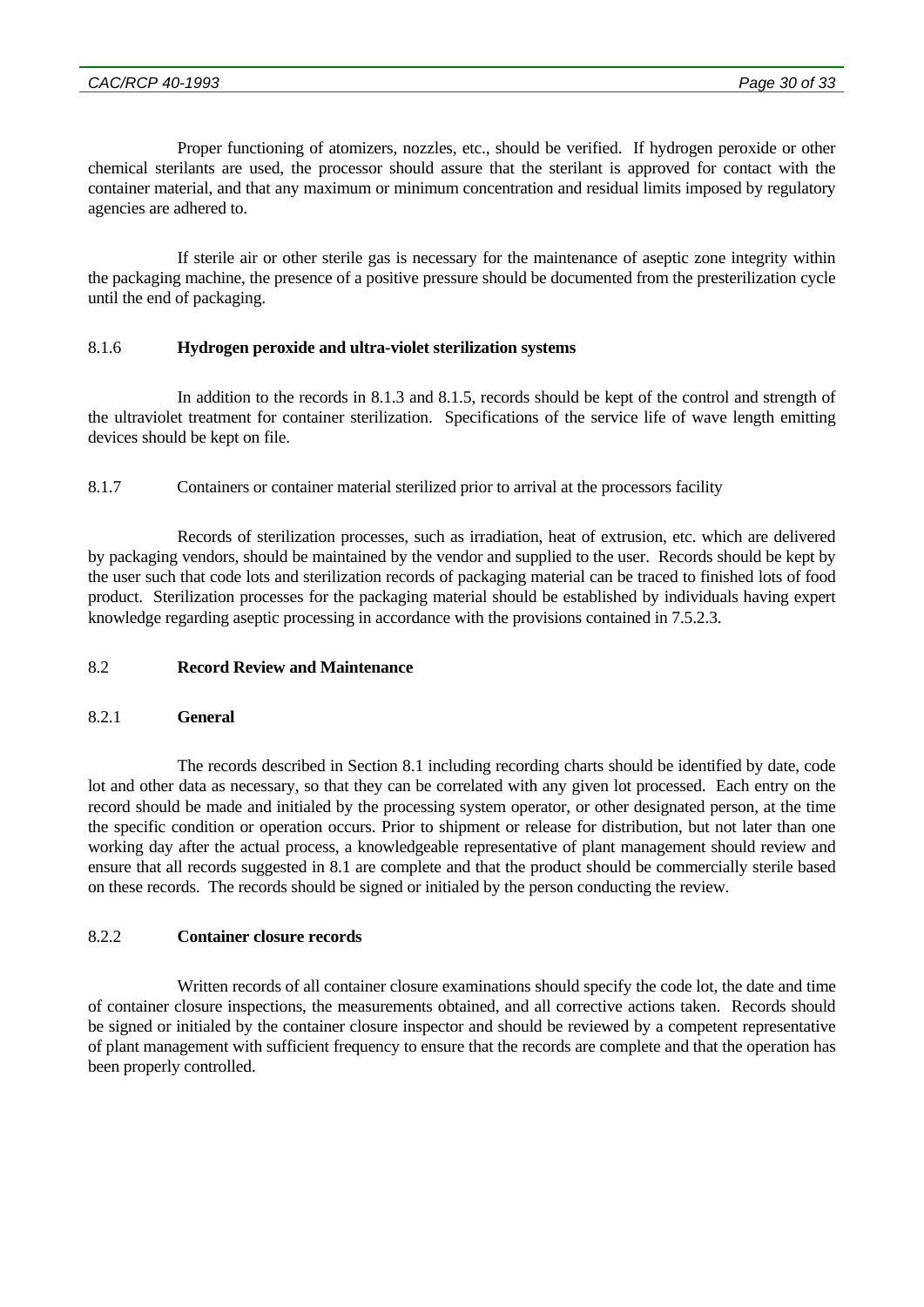### 8.2.3 **Water quality records**

 Records should be kept of the results of all tests of microbiological quality and cooling water treatment.

## 8.2.4 **Distribution of product**

 Records identifying initial distribution of finished product should be maintained to facilitate, if necessary, the segregation of specific food lots that may have been contaminated or are otherwise unfit for their intended use.

### 8.3 **Retention of Records**

 The records specified in 7.4.9, 7.6, 7.7, 8.1 and 8.2 should be retained for a period of not less than 3 years to assist in the investigation of problems when they arise. They should be held in a manner which will permit ready reference.

### **9.0 SECTION IX - STORAGE AND TRANSPORTATION OF FINISHED PRODUCT**

 Conditions of storage and transport should be such that the integrity of the product container and the safety and quality of the product are not adversely affected. Processors should recognize that materials and containers used for aseptic packaging may not have the mechanical strength or rigidity of other containers. This may require special handling during such procedures as palletizing (e.g., stacking height, shrink wrapping, pallet overwrapping, etc.) to avoid damage to finished containers which would lead to contamination. Attention is drawn to common forms of damage such as that caused by improper use of fork lift trucks.

9.1 Warm containers should not be stacked so as to form incubation conditions for the growth of thermophilic organisms.

9.2 Containers should not be kept at high humidities or at temperatures above  $32.2^{\circ}C$  (90°F) for a long period. Metals are subject to corrosion and films may become delaminated. Freezing should be avoided.

9.3 Labels or label adhesives which are hygroscopic and therefore liable to promote rusting of tinplate should be avoided as should pastes and adhesives that contain acids or mineral salts.

 Cases and cartons should be thoroughly dry. If they are made of wood it should be well seasoned. They should be of the proper size so that the containers fit snugly and are not subject to damage from movement within the case. They should be strong enough to withstand normal transport.

Metal containers should be kept dry during storage and transportation to prevent their corrosion.

9.4 The mechanical properties of outer cartons etc. are adversely affected by moisture and the protection of the containers against transport damage may become insufficient.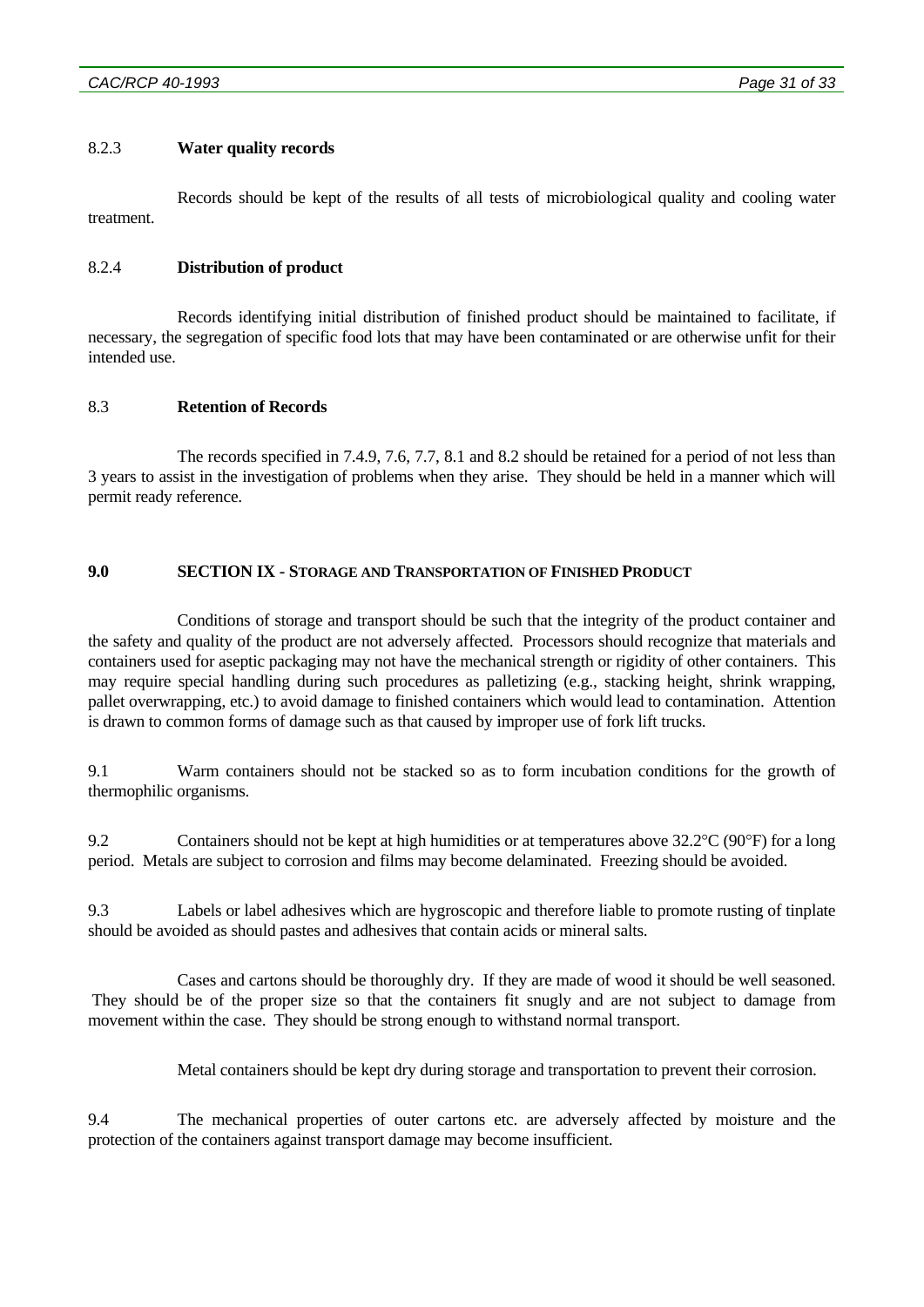9.5 The storage conditions, including temperature, should be such as to prevent deterioration or contamination of the product (see 5.7 Pest Control). Rapid temperature changes during storage should be avoided as this may cause the condensation of moist air on the containers and thus lead to corrosion of metal containers.

## **10.0 SECTION X - LABORATORY CONTROL PROCEDURES**

10.1 It is desirable that each establishment should have access to laboratory control of the processes used as well as the products packed. The amount and type of such control will vary with the food product as well as the needs of management. Such control should reject all food that is unfit for human consumption.

10.2 Where appropriate, representative samples of the production should be taken to assess the safety and quality of the product.

10.3 Laboratory procedures used should preferably follow recognized or standard methods in order that the results may be readily interpreted.

10.4 Laboratories checking for pathogenic microorganisms should be well separated from food processing areas.

10.5 Incubation tests, for example, 10 days at  $35^{\circ}$ C  $\pm$  3.0°C (95°F  $\pm$ 2 5°F) should be conducted on a representative sample of containers of product from each code; records of the test results on each code lot should be maintained, initialed, and passed to management for final signature. These records should be retained and appropriate action taken. Other time/temperature combinations may be chosen by the processor.

## **11.0 SECTION XI - END-PRODUCT SPECIFICATIONS**

 Microbiological, chemical, physical or extraneous material specifications may be required depending on the nature of the food. Such specifications should include sampling procedures, analytical methodologies and limits for acceptance.

11.1 To the extent possible in good manufacturing practice, the products should be free from objectionable matter.

11.2 The products should be commercially sterile, and not contain any substances originating from microorganisms in amounts which may represent a hazard to health.

11.3 The products should be free from chemical pollutants in amounts which may represent a hazard to health.

11.4 The products should comply with the requirements set forth by the Codex Alimentarius Commission on pesticide residues and food additives as contained in permitted lists or Codex Commodity Standards, and should comply with the requirements on pesticide residues and food additives of the country in which the products will be sold.